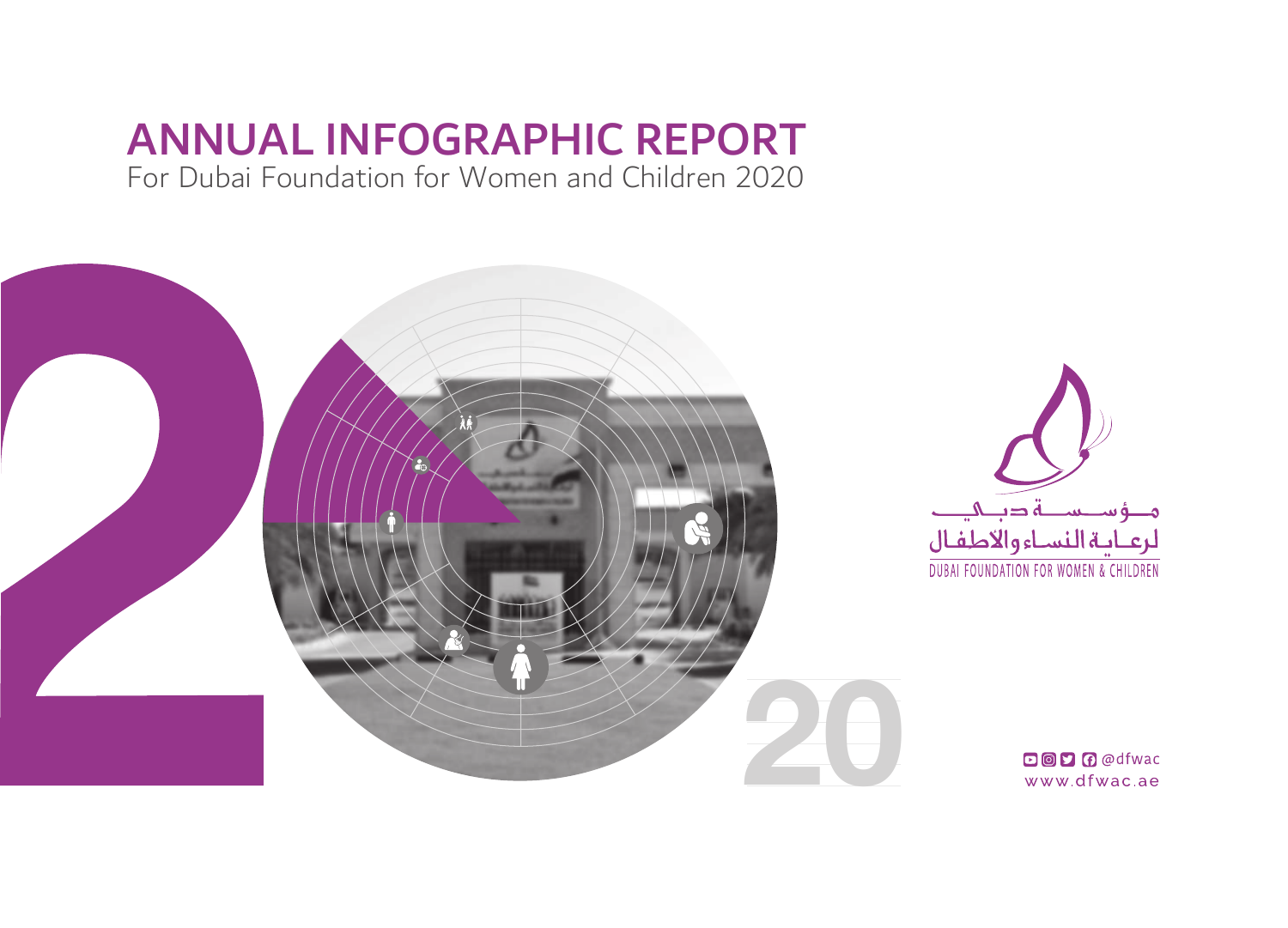

# ANNUAL INFOGRAPHIC REPORT

For Dubai Foundation for Women and Children 2020

**DOD** Odfwac www.dfwac.ae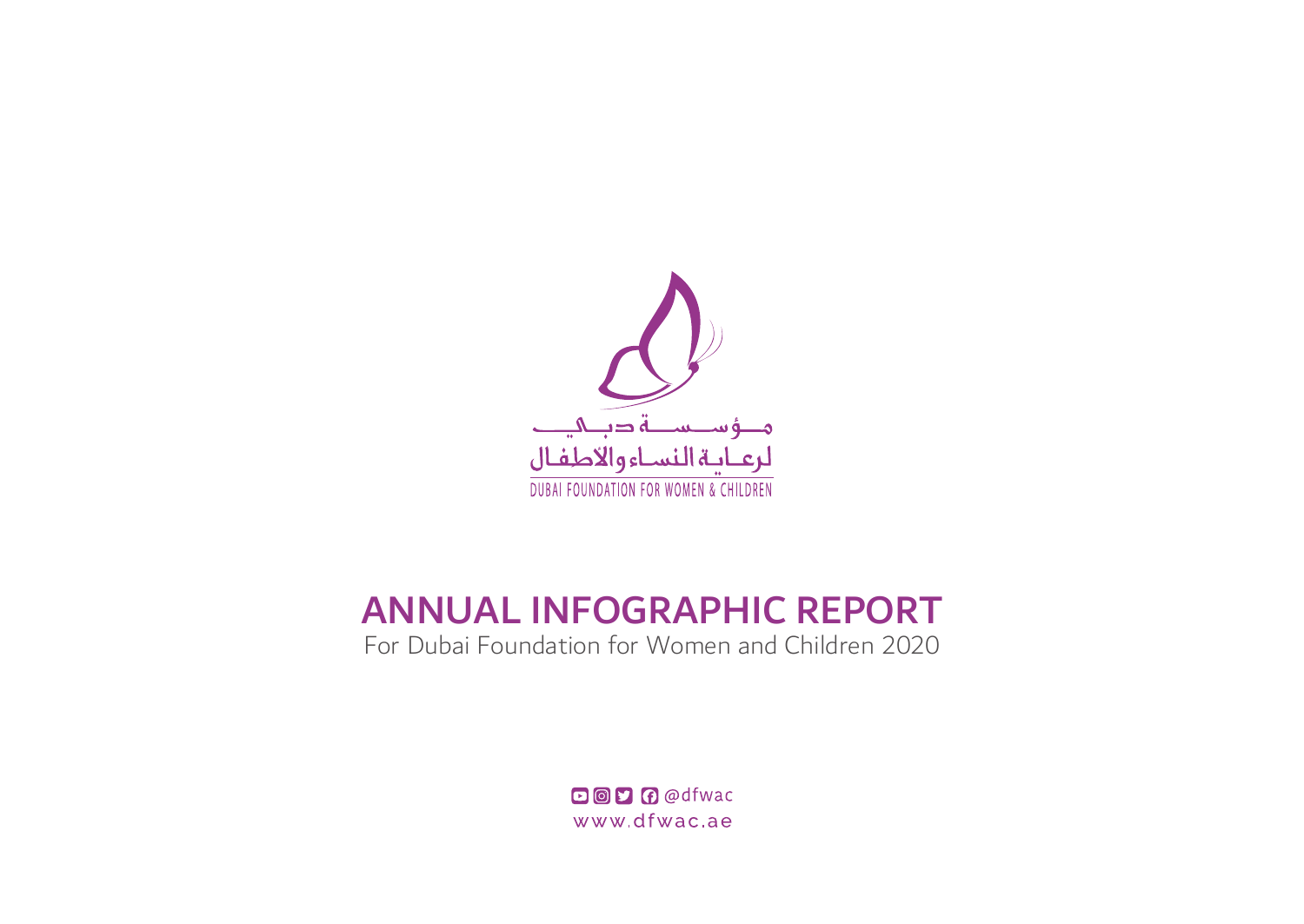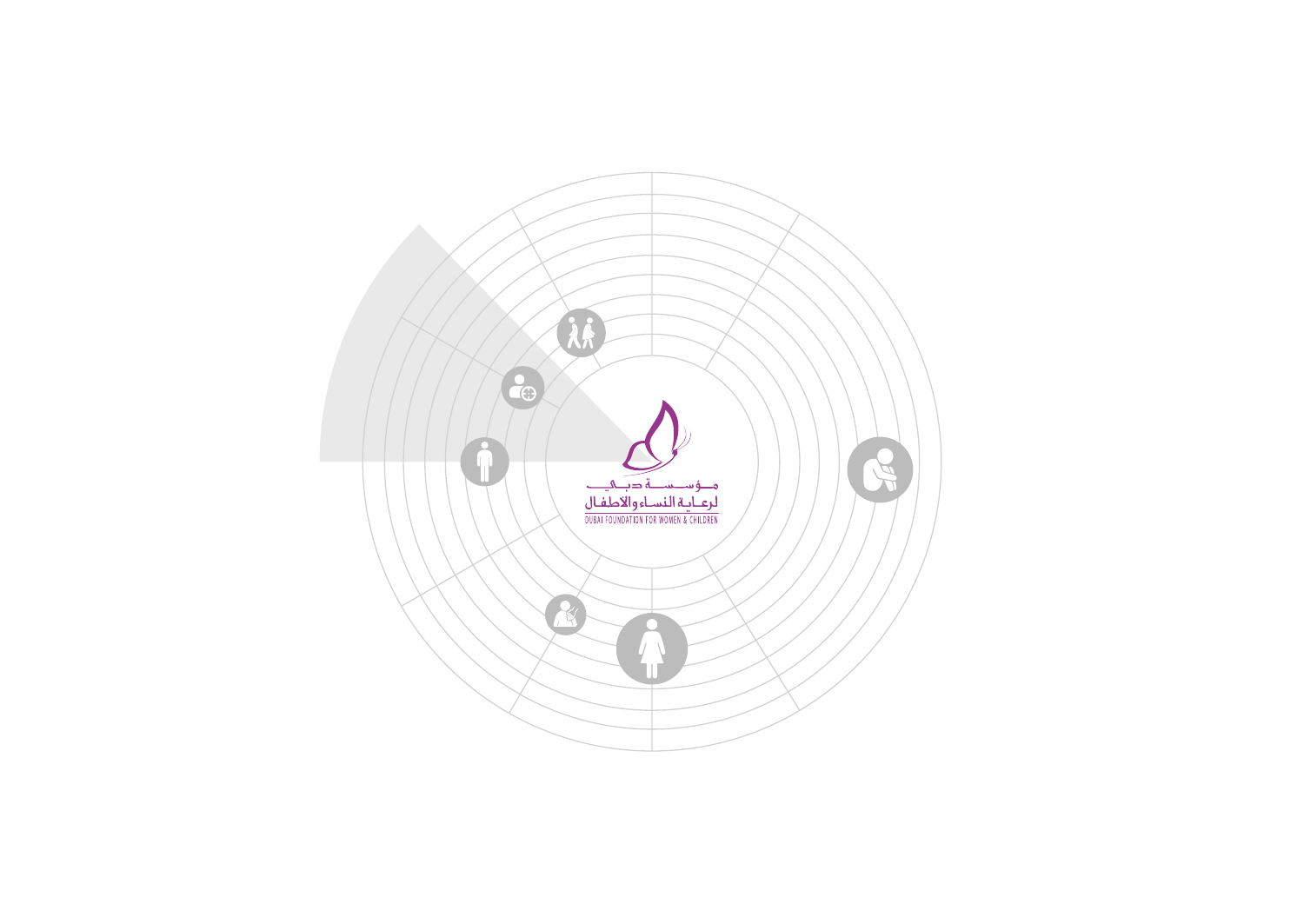# **WHO ARE WE?**

The Dubai Foundation for Women and Children (DFWAC) is the first licensed non-profit shelter in the UAE for women and children victims of domestic violence, child abuse, and human trafficking. It was established in July 2007 to offer victims immediate protection and support services in accordance with international human rights obligations.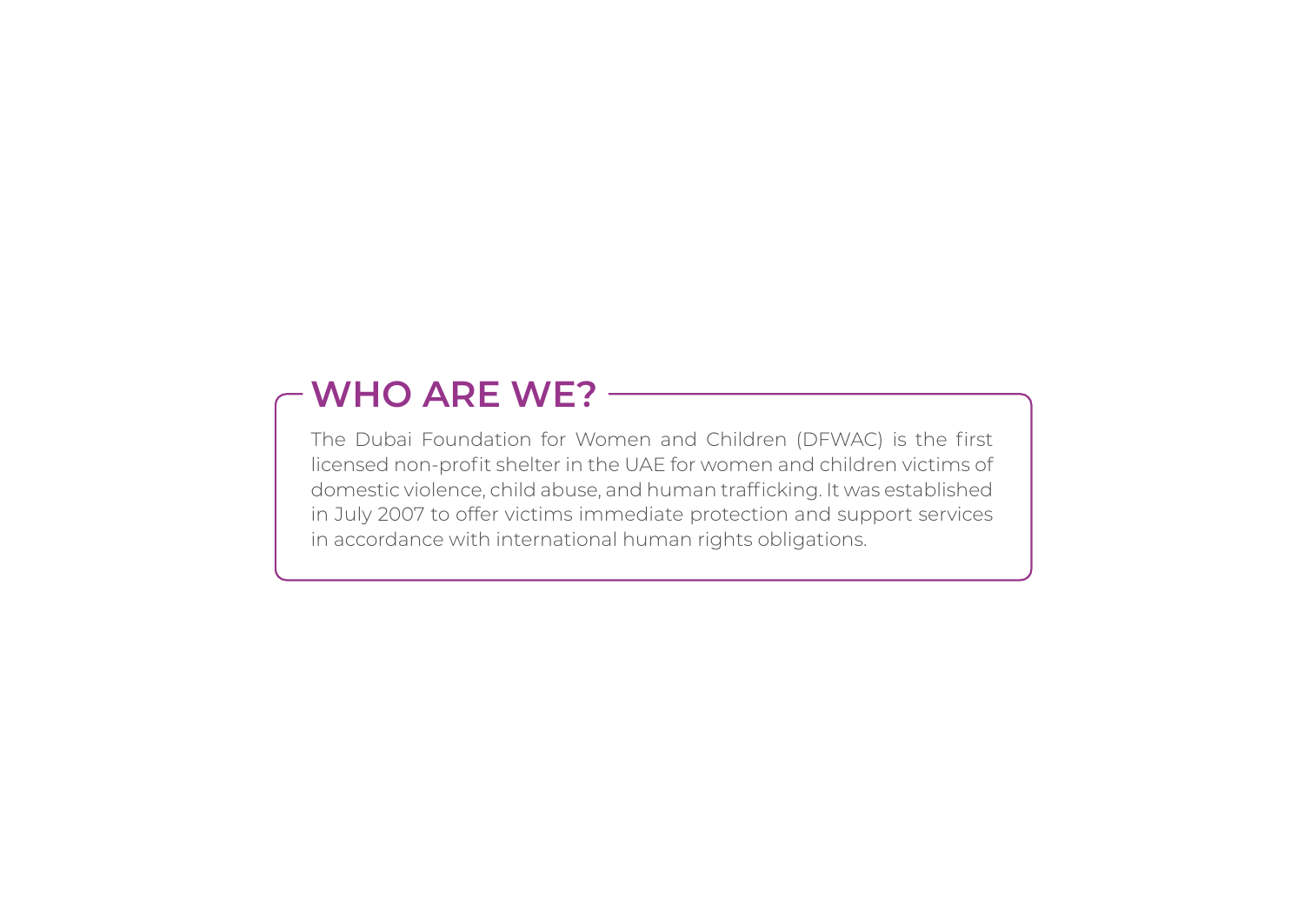# **OUR VISION**

A society free of violence against women and children in Dubai.

# **OUR MISSION**

End violence and abuse against women and children through activating the role of prevention and providing a safe shelter, care and rehabilitation services in accordance with recognized international standards.

# **STRATEGIC GOALS**

### **PREVENTION**

Contribute to end harm, abuse and violence against women and children.

## **CARE, REHABILITATION AND EMPOWERMENT**

- Provide leading and professional services in accordance with international laws and standards
- Rehabilitate victims and successfully integrate them into society.

### **CAPABILITIES AND INNOVATION**

Enhance the effectiveness and efficiency of the internal performances of the foundation.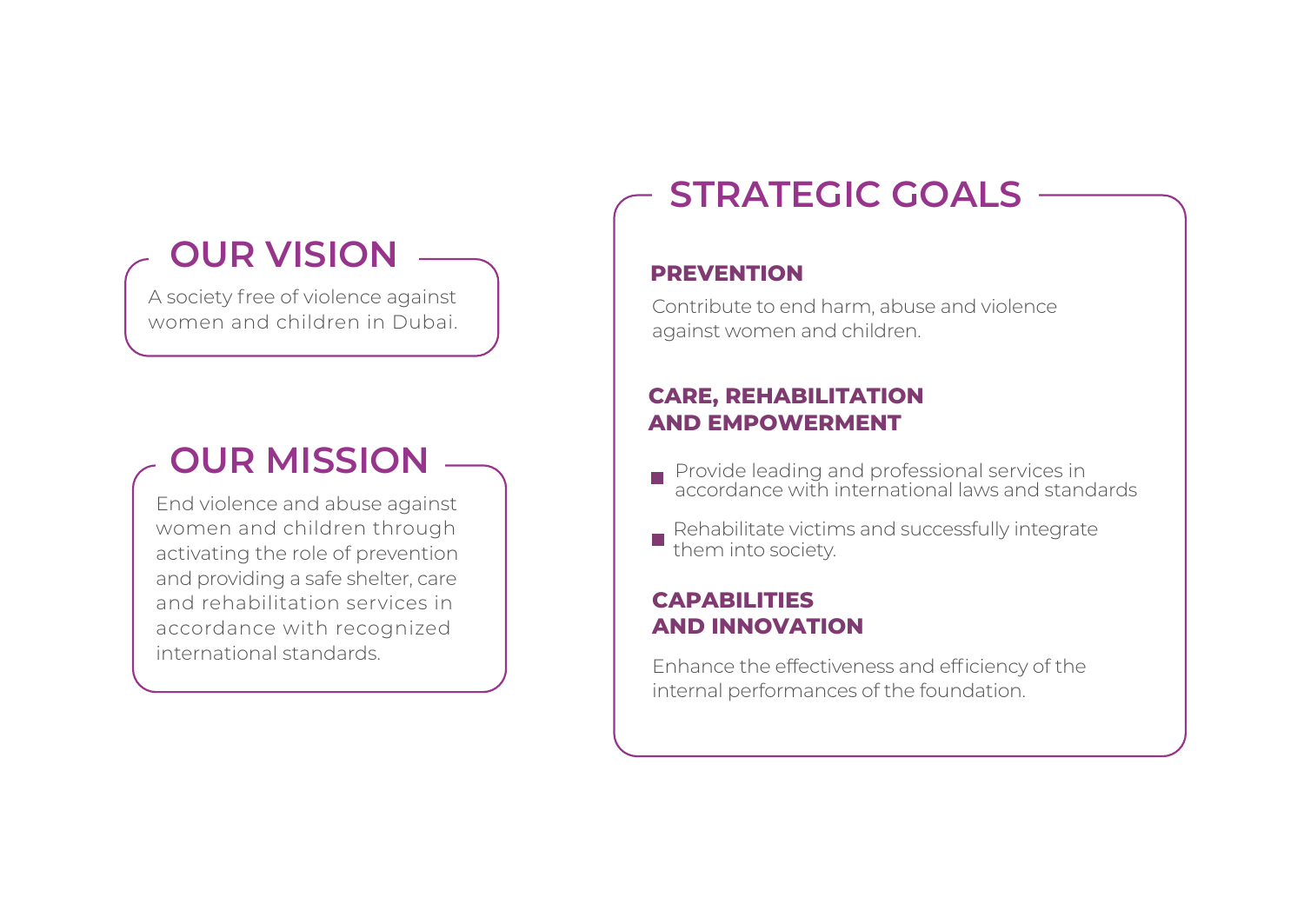# **NEW CLIENTS 2020**



**CASE CATEGORY**

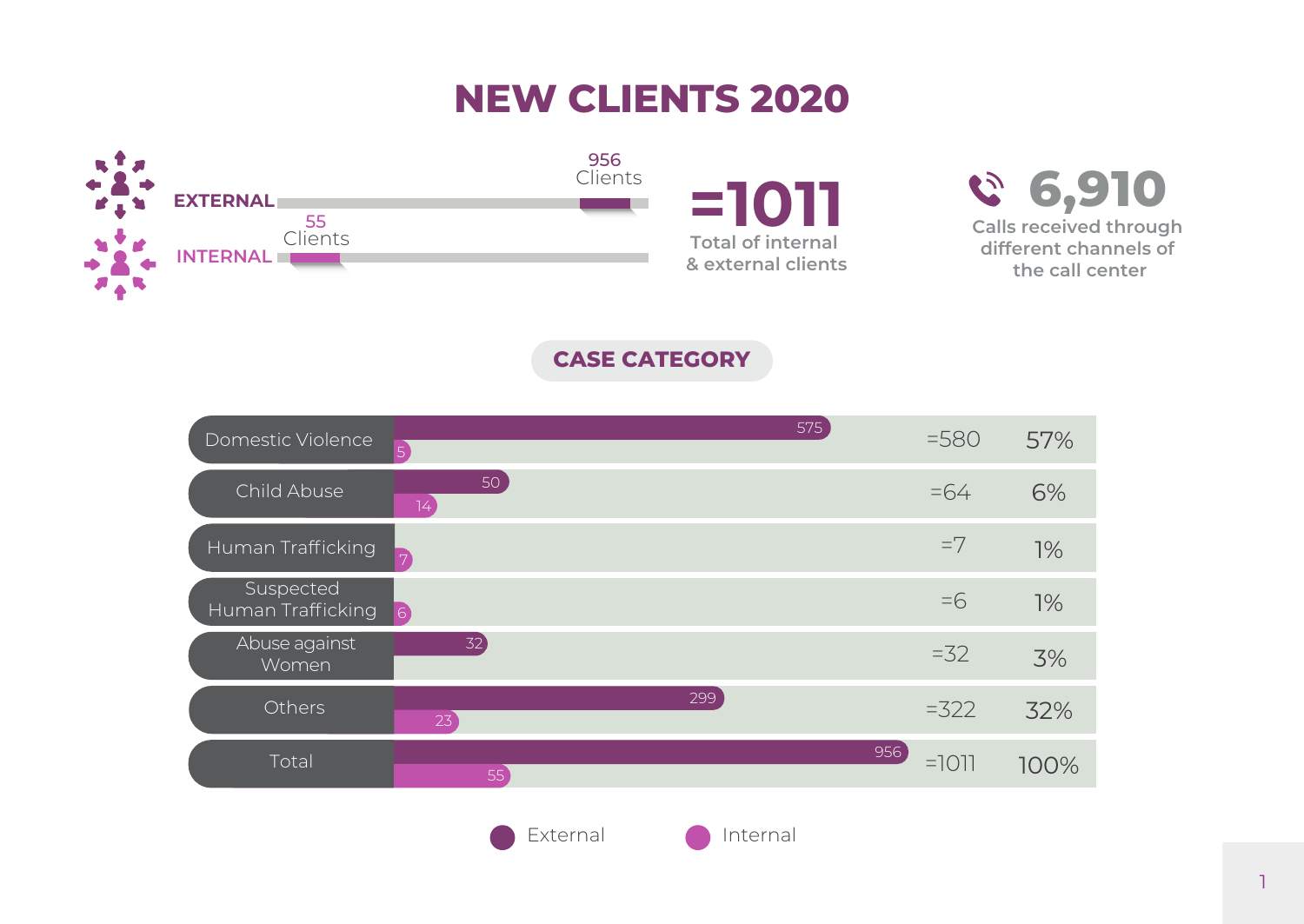# **DOMESTIC VIOLENCE CHARACTERISTICS OF DOMESTIC VIOLENCE VICTIMS:**

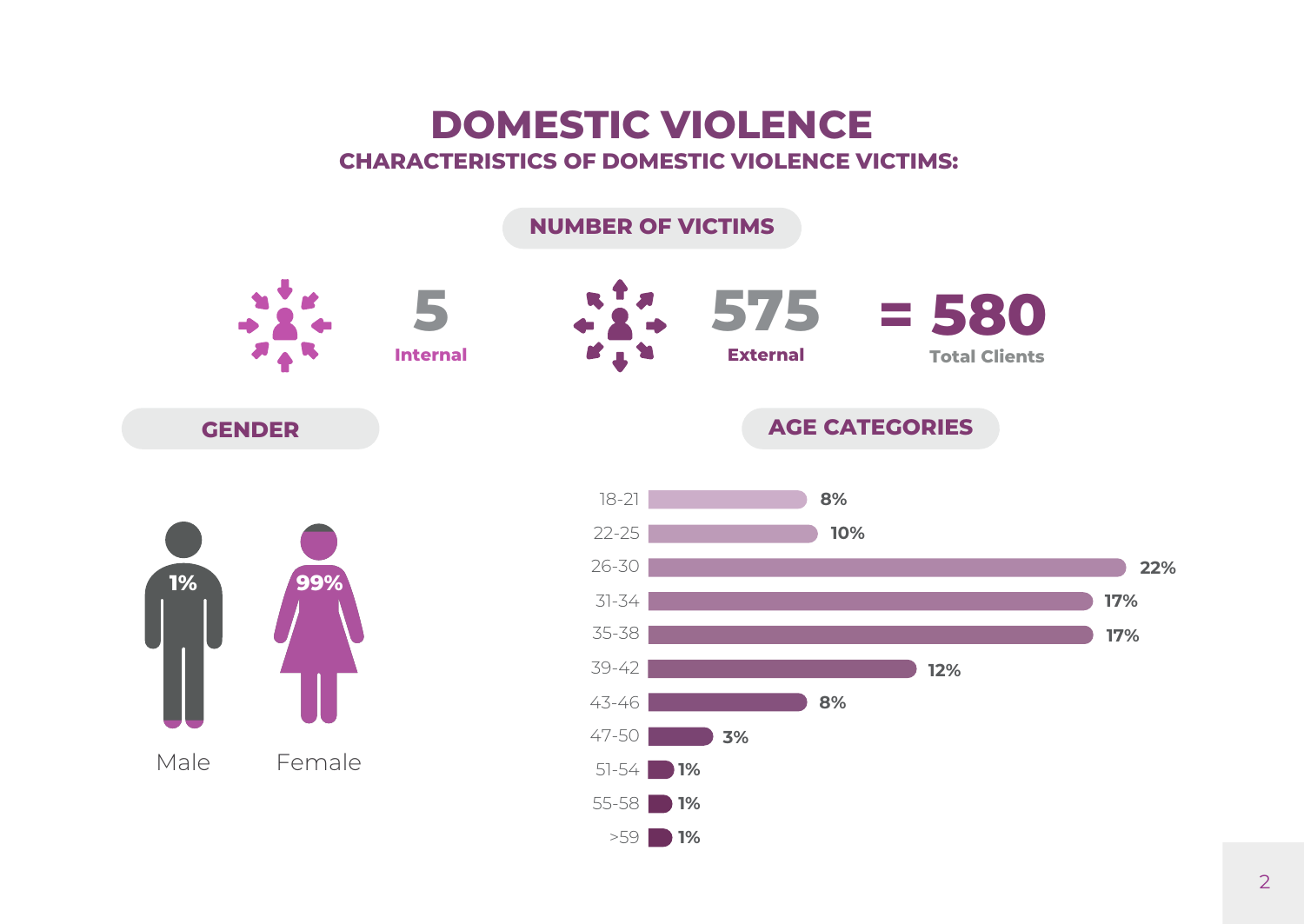

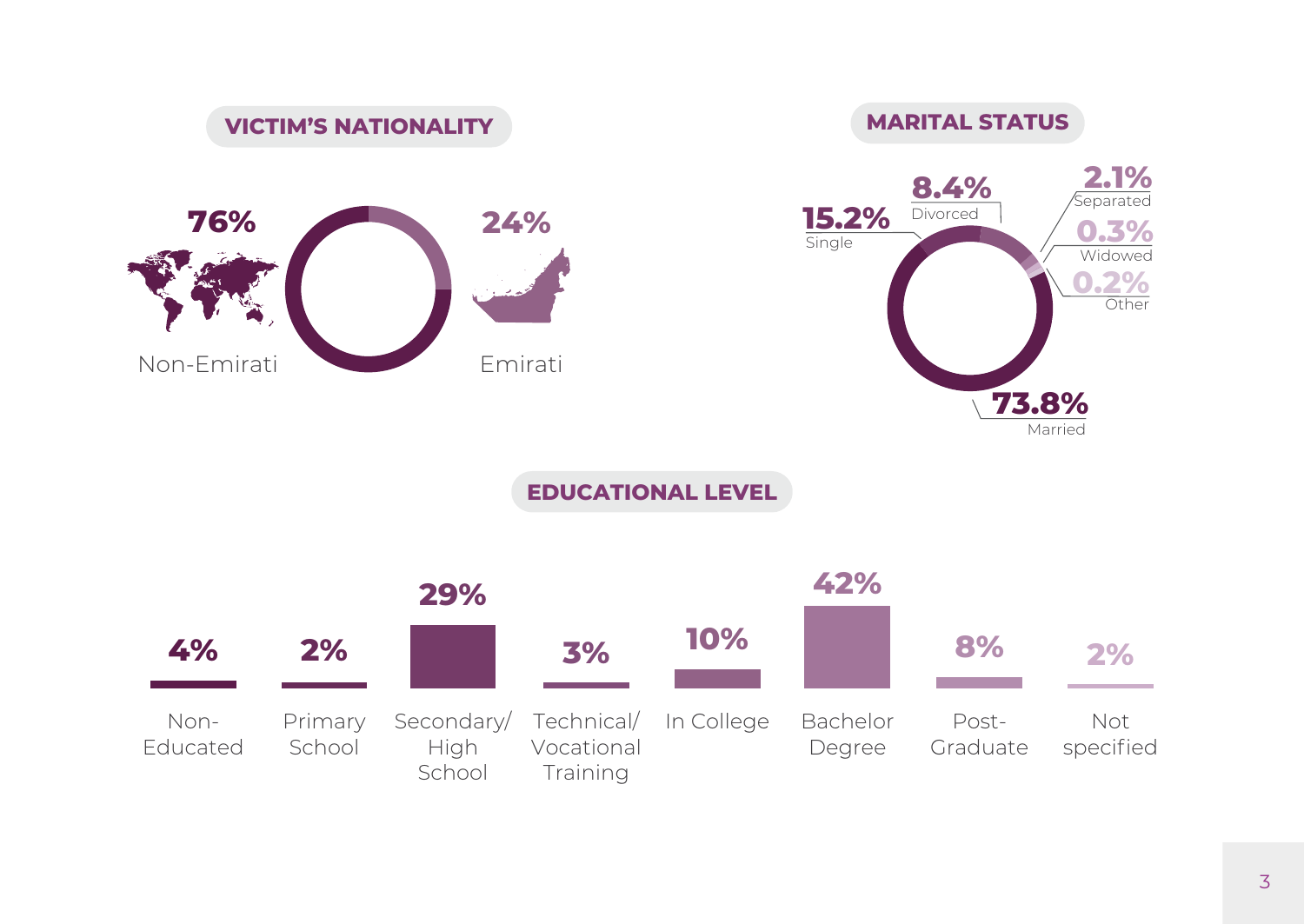

\*The victim may experience multiple types of abuse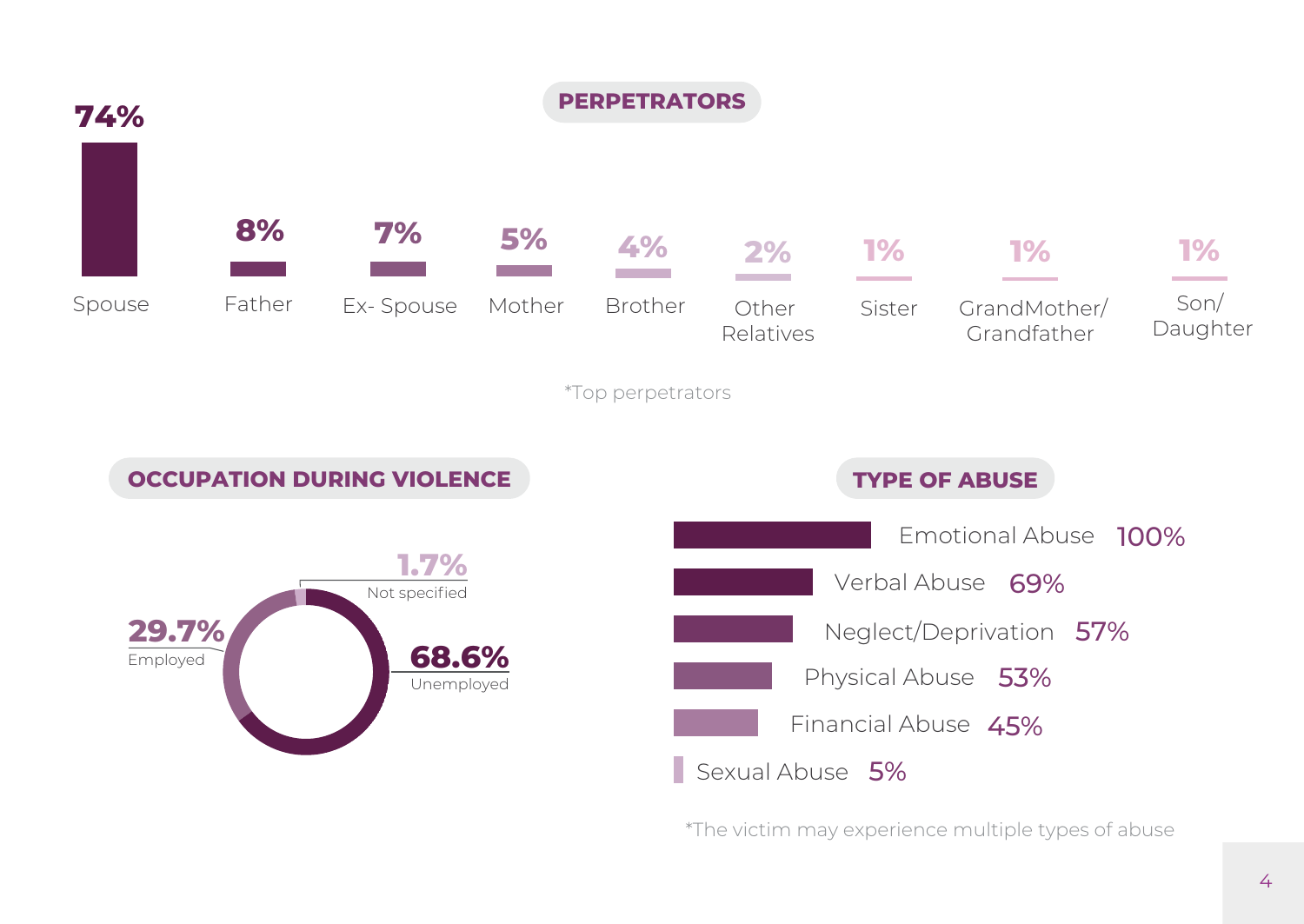# **CHILD ABUSE**

### **CHARACTERISTICS OF CHILD ABUSE VICTIMS**

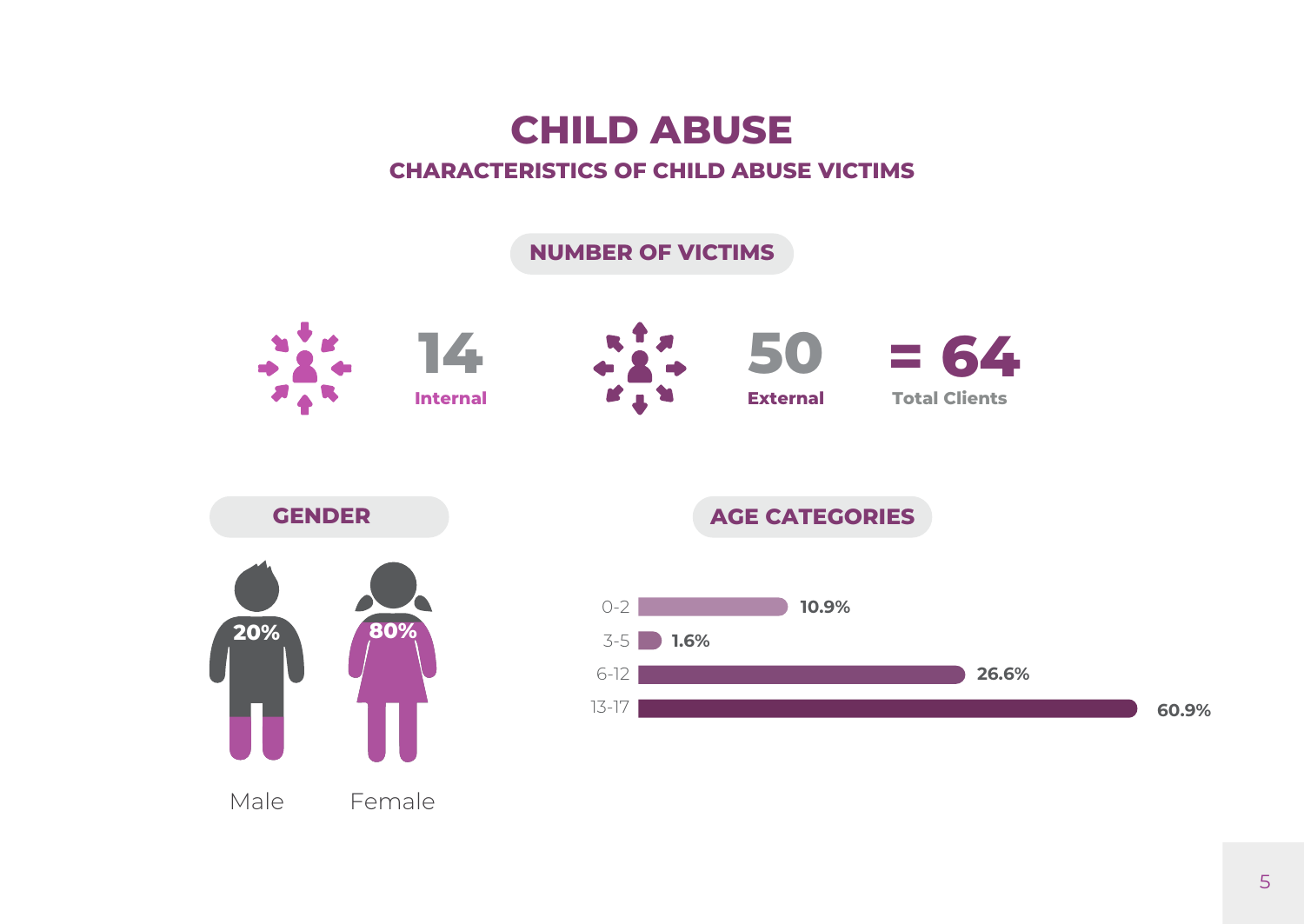## **VICTIM'S NATIONALITY**

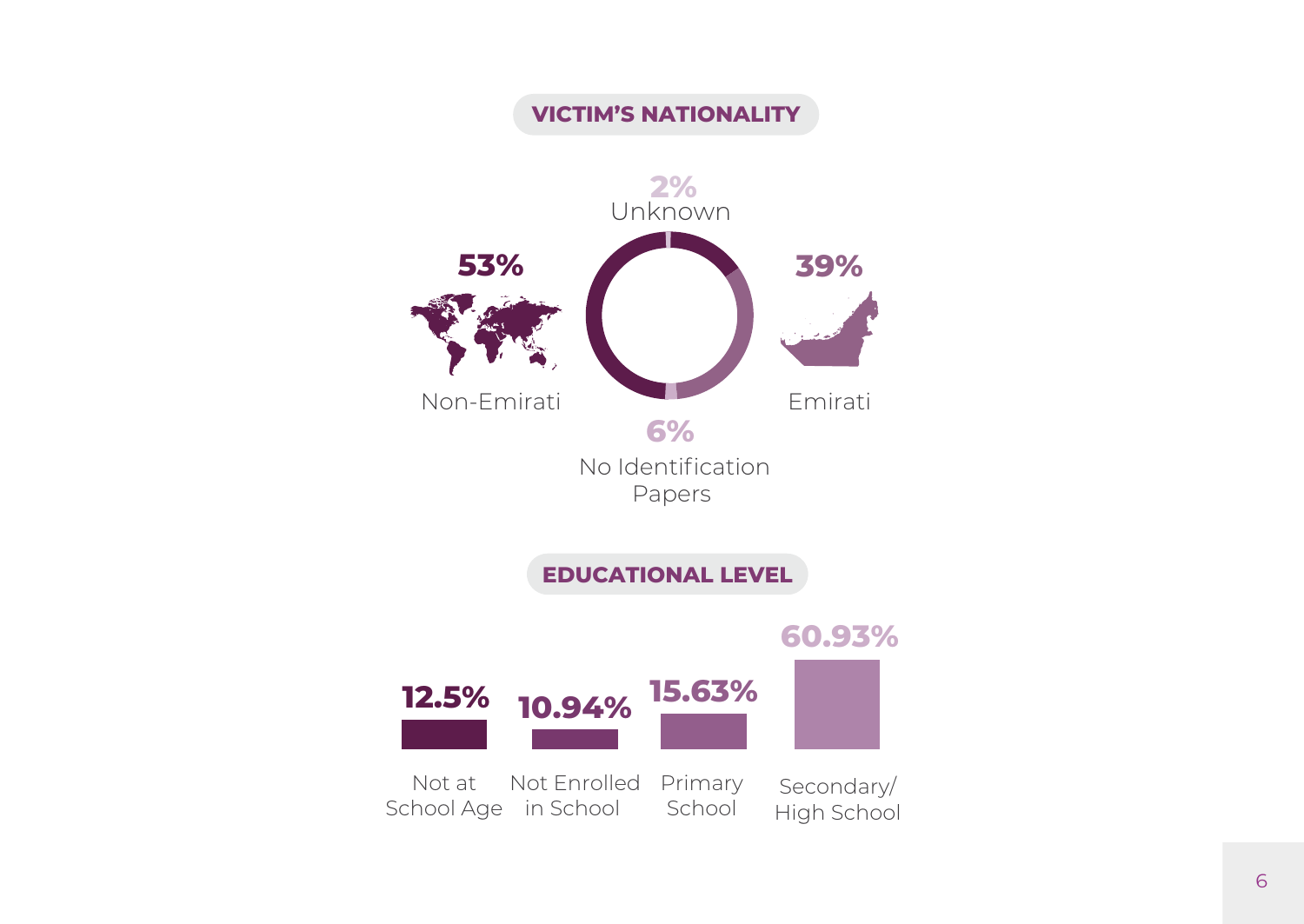

\*The victim may experience multiple types of abuse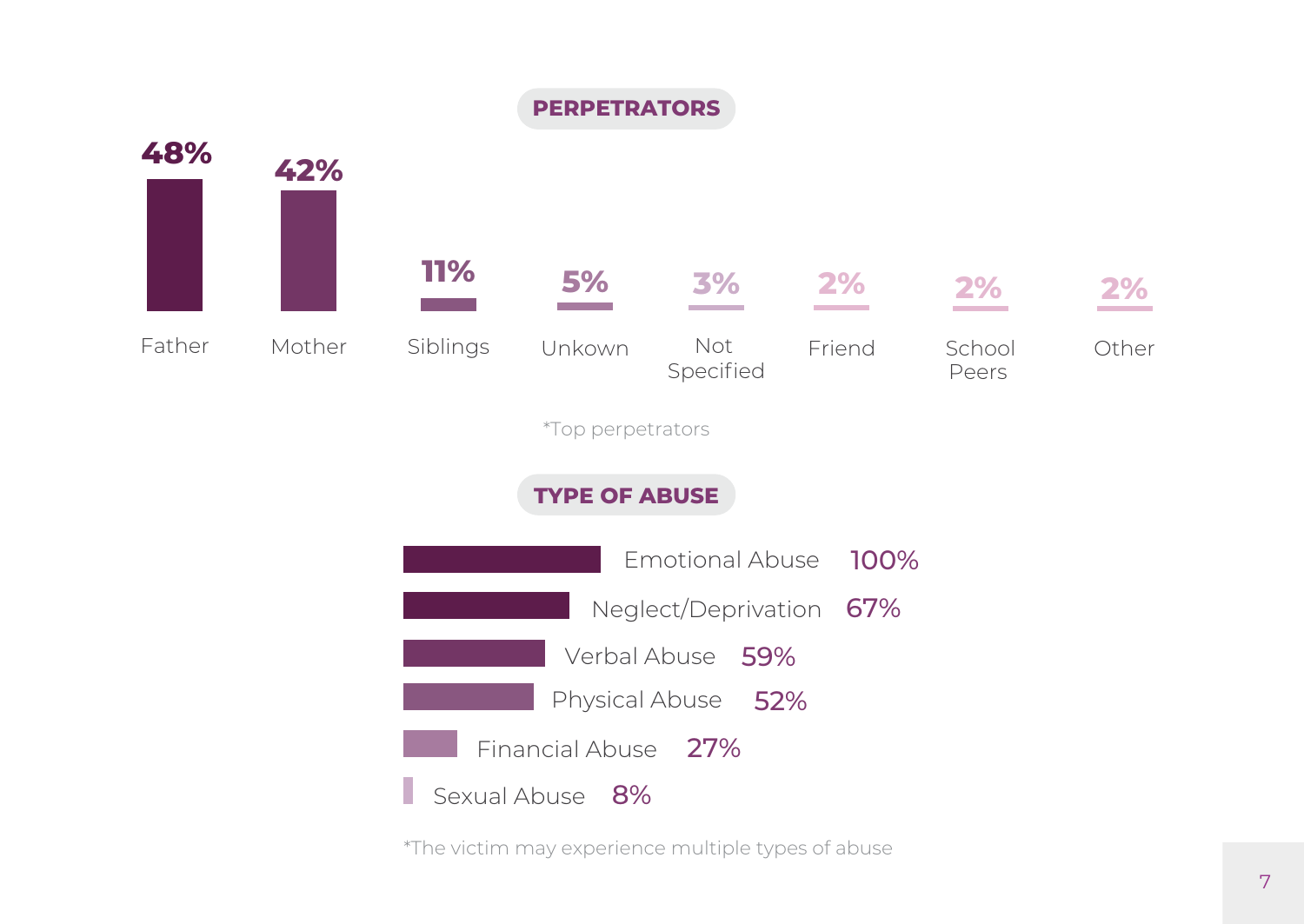# **HUMAN TRAFFICKING CHARACTERISTICS OF HUMAN TRAFFICKING VICTIMS:**

### **NUMBER OF VICTIMS**



## **First: Human Trafficking Victims**

Characteristics of Human Trafficking Victims

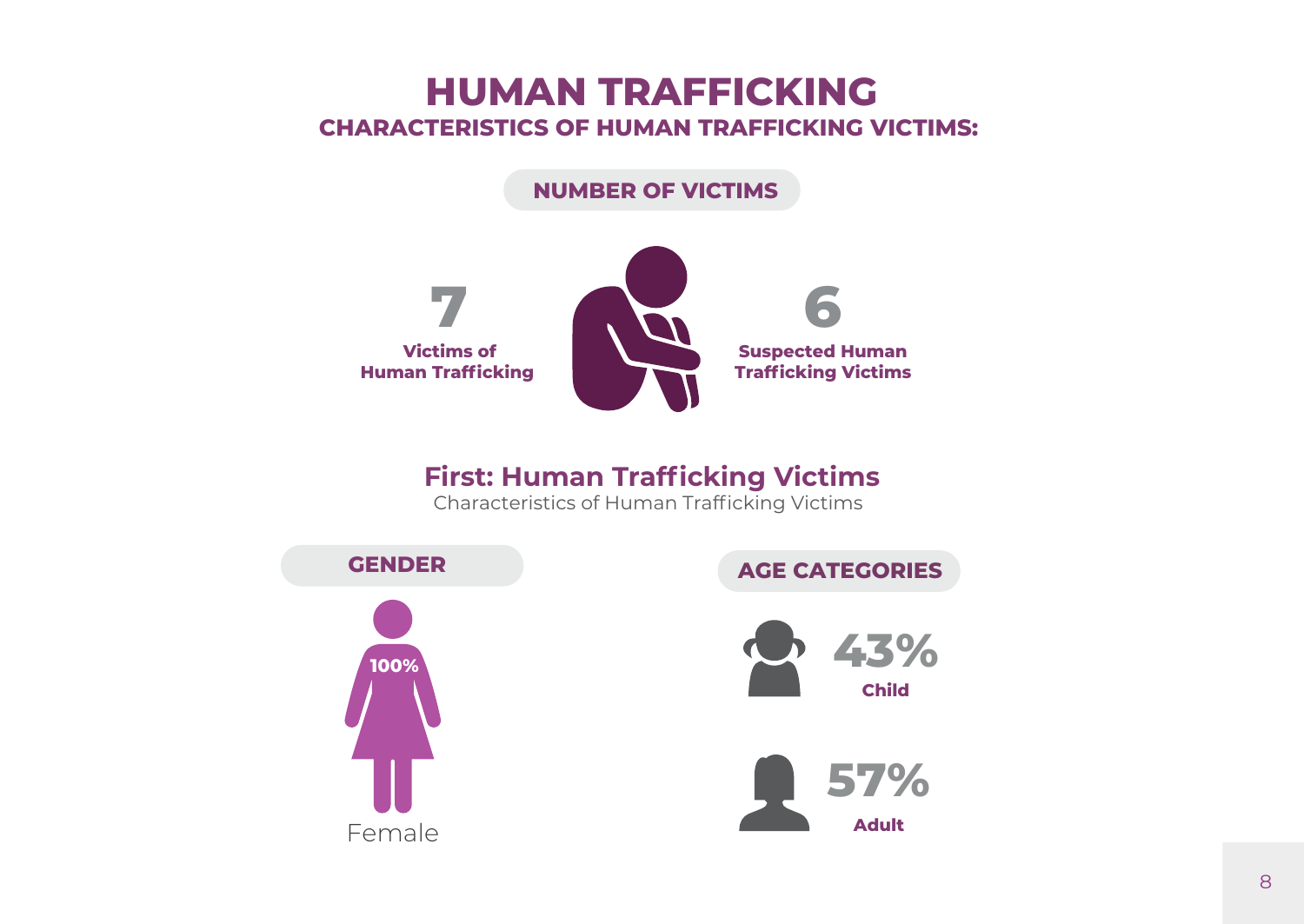## **VICTIM'S NATIONALITY**

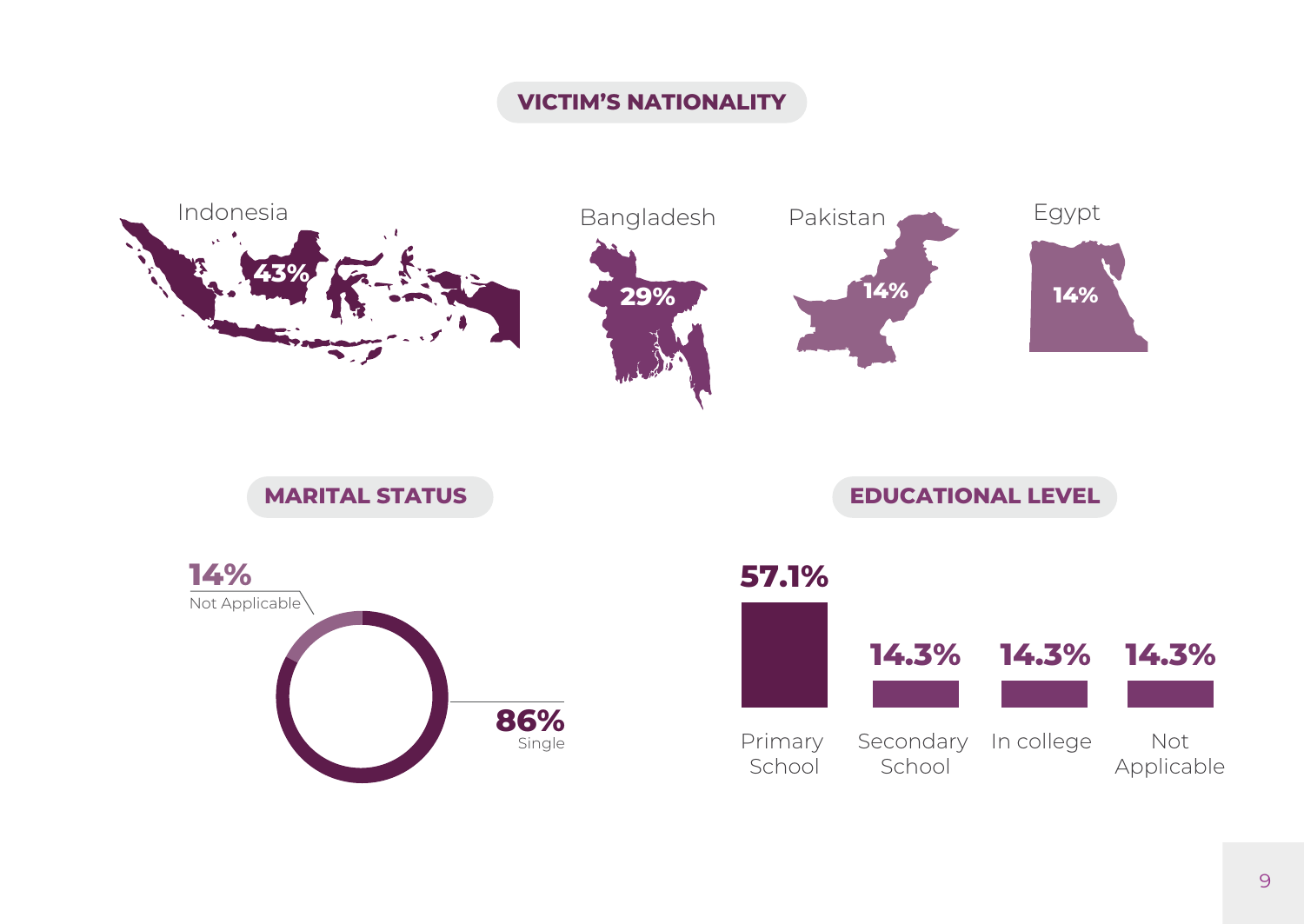

**VISA TYPES**

## **VALIDITY OF VISA**



## **PLACE OF TRAFFICKING**

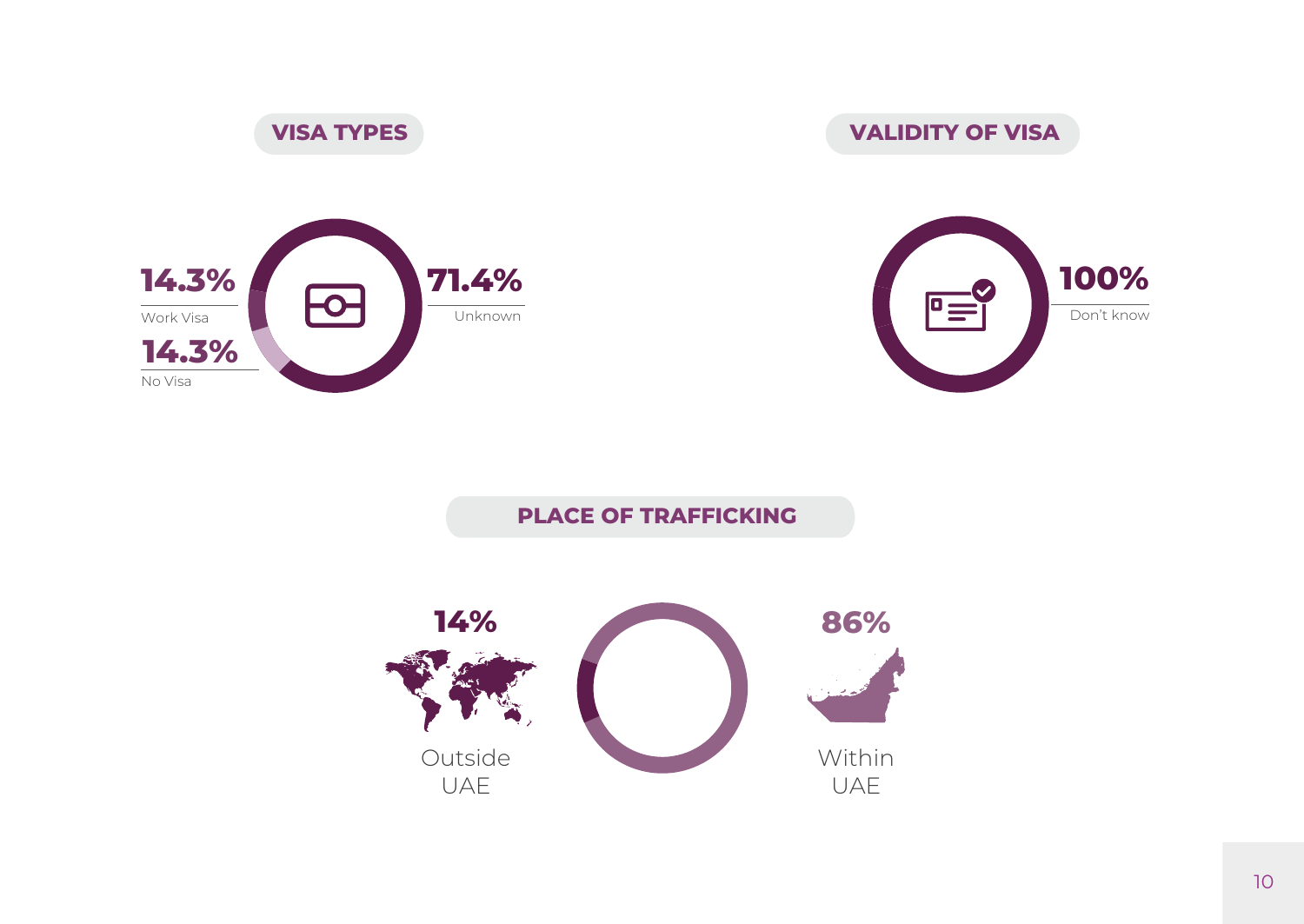

\*The victim may experience multiple types of abuse

\*Top traffickers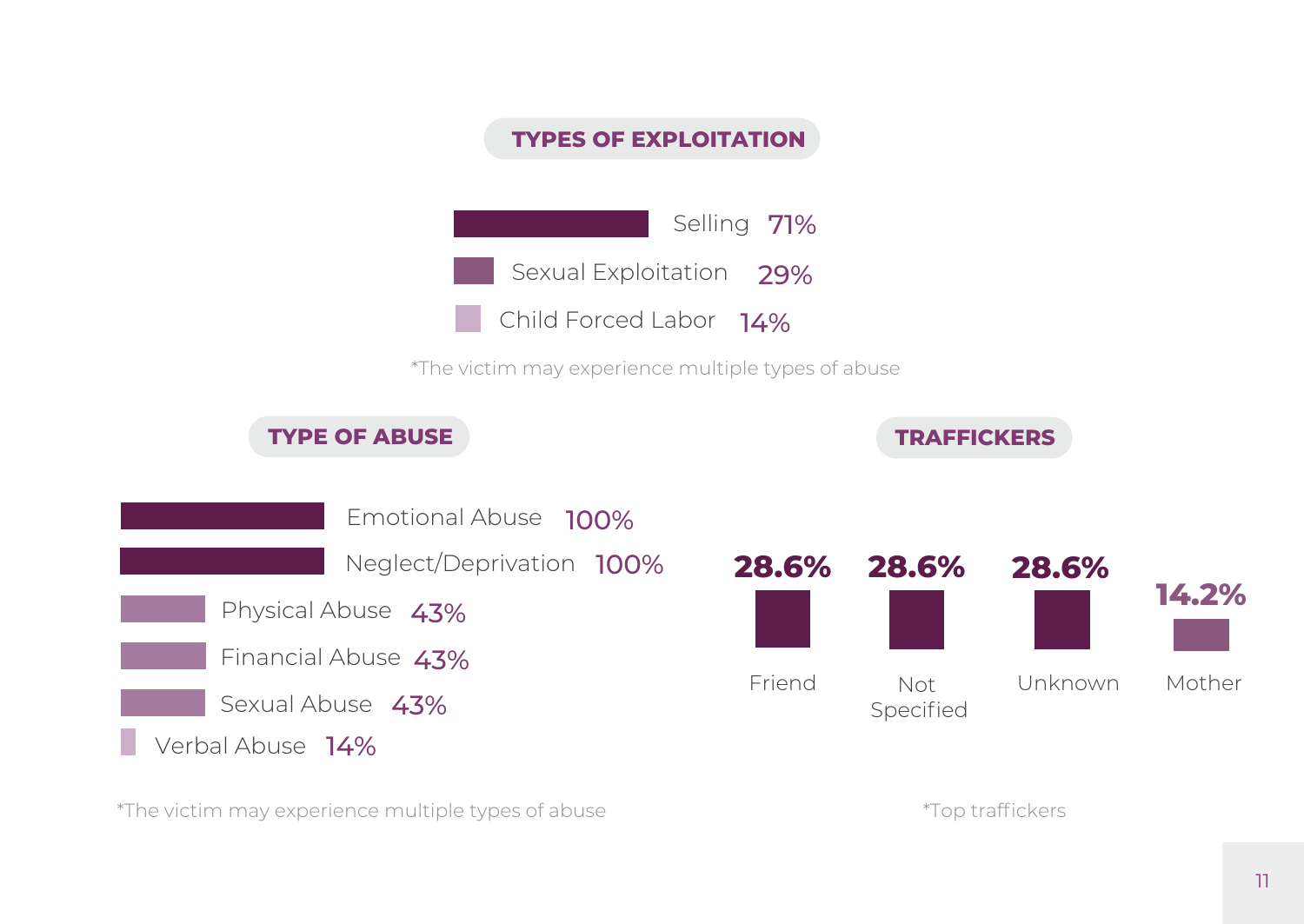## **Second: Suspected Human Trafficking Victims**

Characteristics of Suspected human trafficking victims

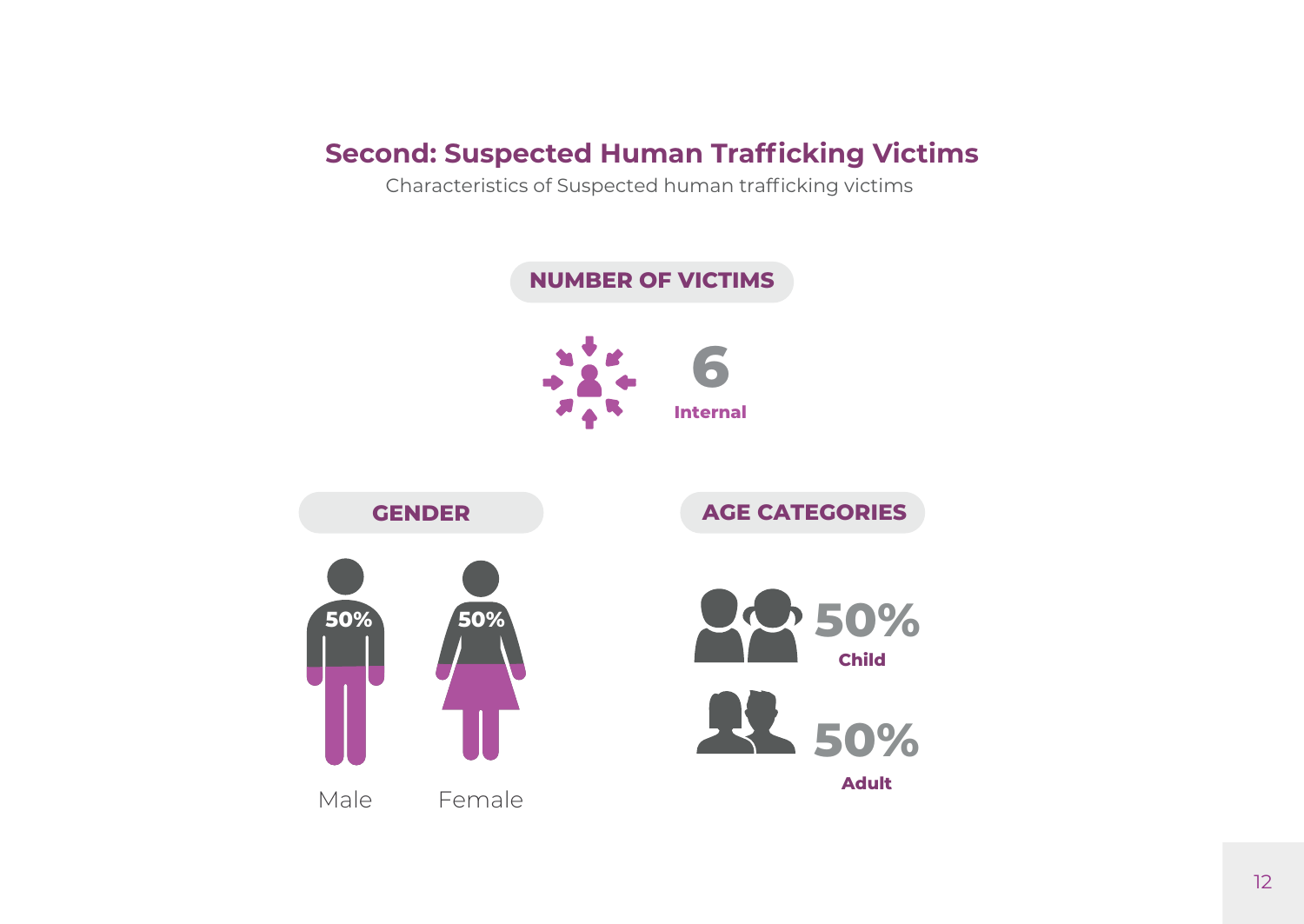## **VICTIM'S NATIONALITY**

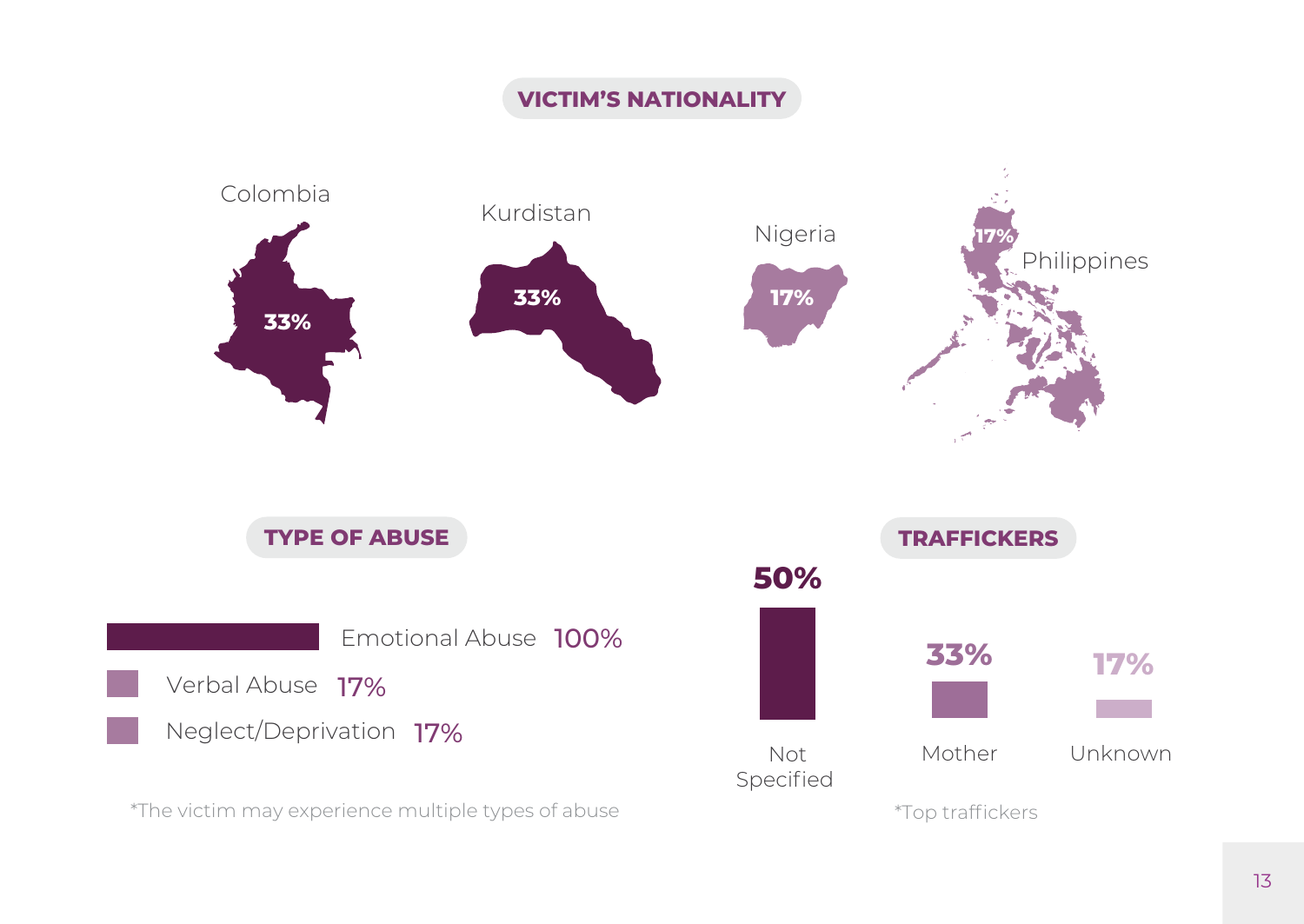# **ABUSE AGAINST WOMAN CHARACTERISTICS OF WOMEN ABUSE VICTIMS**

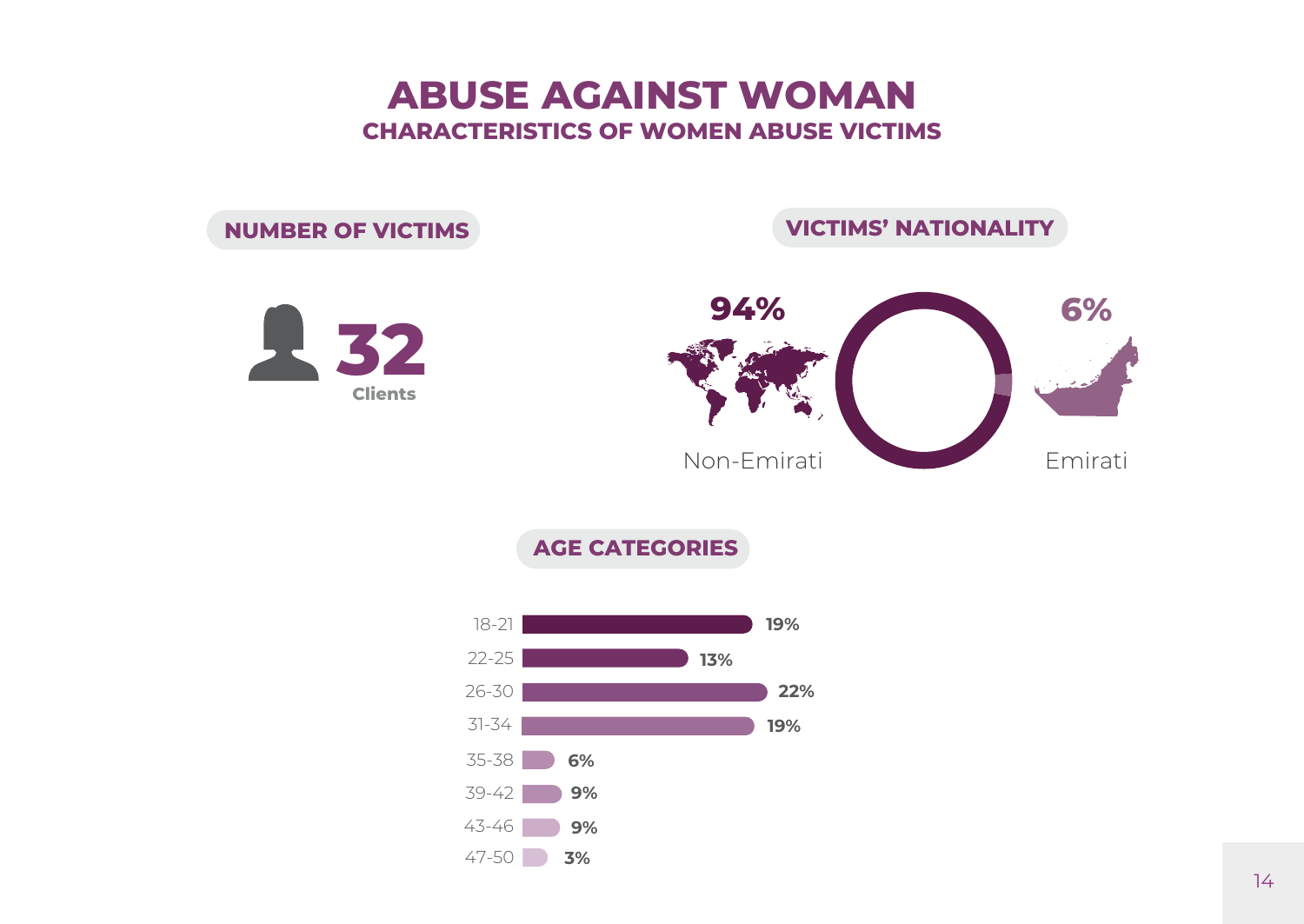### **TYPES OF ABUSE**



\*The victim may experience multiple types of abuse

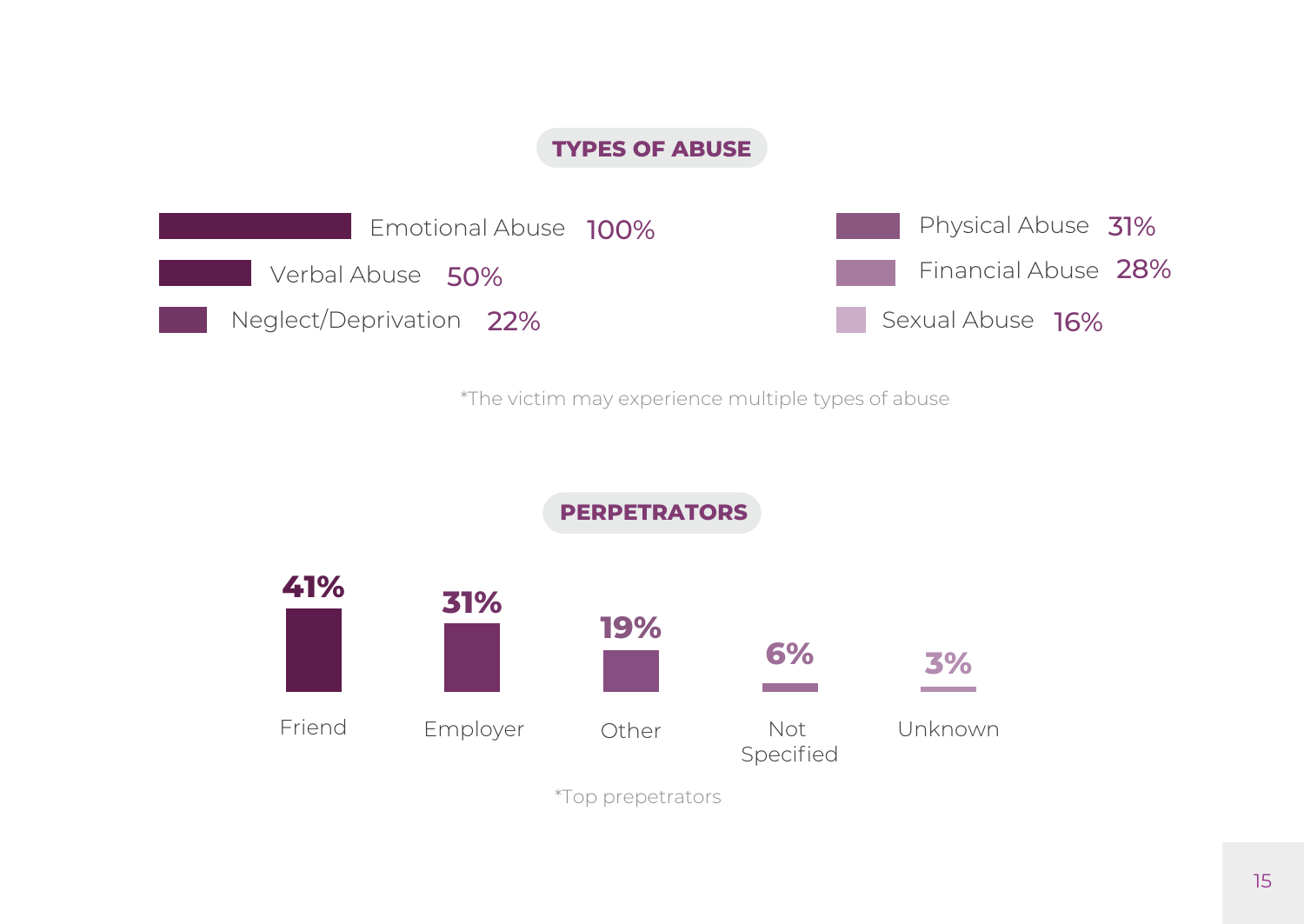# **OTHER CASES CHARACTERISTICS OF OTHER CASES**

## **NUMBER OF VICTIMS**



**CATEGORY**

| Consultations          |                |    | 115 | 36% |
|------------------------|----------------|----|-----|-----|
| Financial Aid          | 7              |    |     | 2%  |
| Report Abuse           |                |    | 139 | 43% |
| Attendant              | $\overline{4}$ |    |     | 1%  |
| Humanitarian<br>Reason |                | 44 |     | 14% |
| None                   | 13             |    |     | 4%  |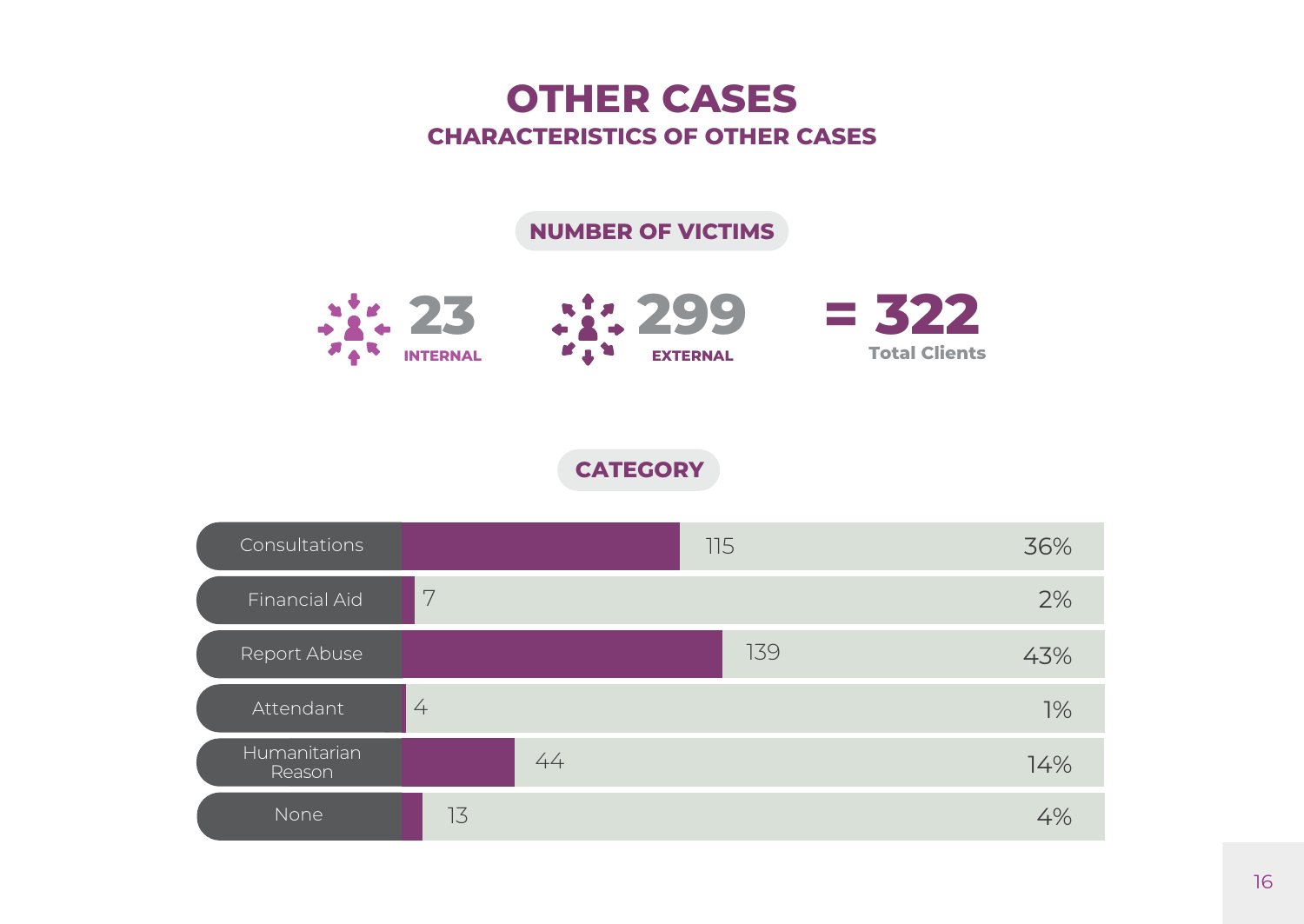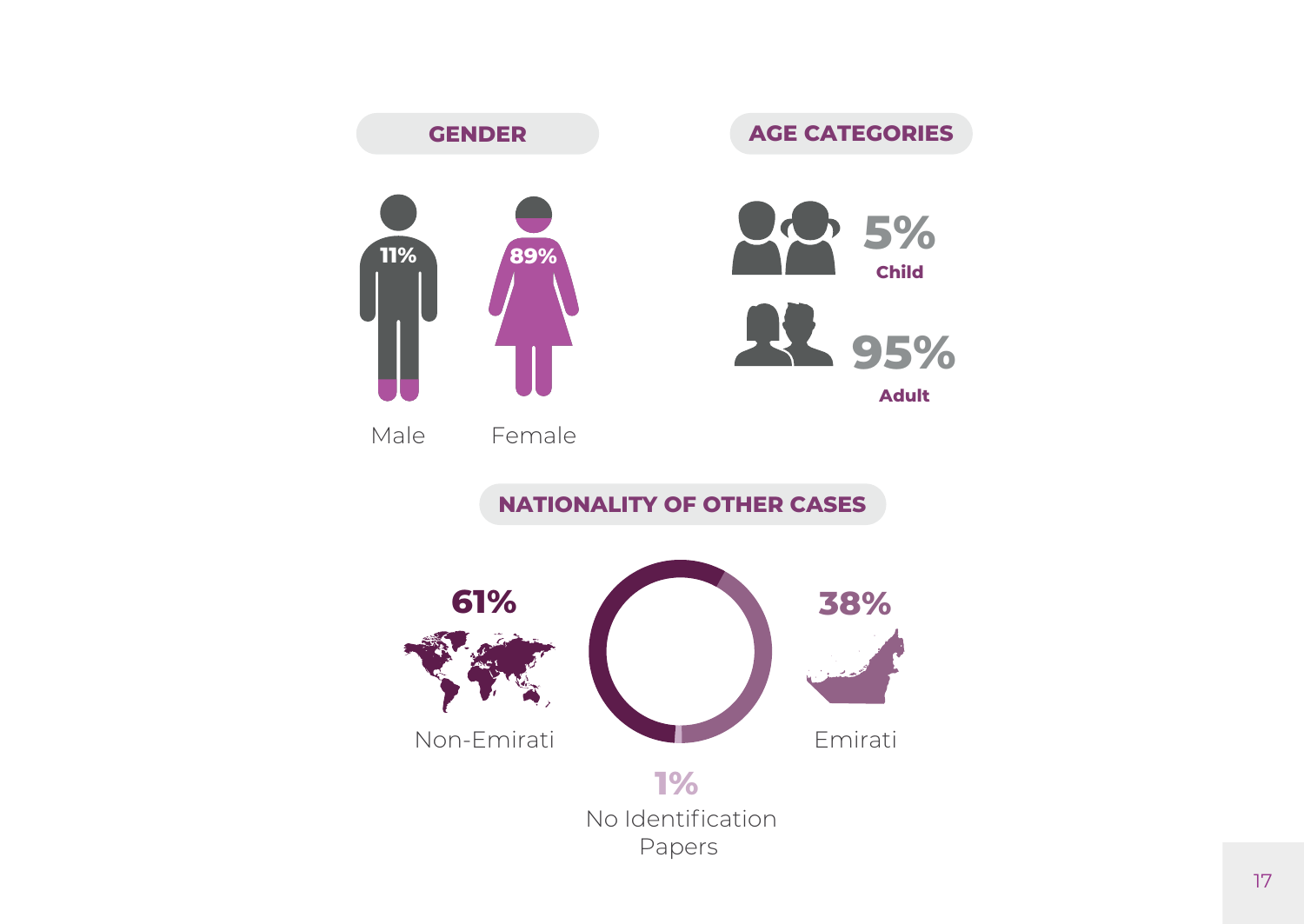### **AWARENESS CAMPAIGNS**

### **Orange Campaign**

The campaign runs in November in line with the "International Day for the Elimination of Violence against Women", which is known as the Orange Day. The campaign included a number of virtual lectures that were provided in both Arabic and English about "Thinking Ahead - Building Resilience & Well Being" which invites women in particular and society to focus on the importance of mental health, physical health and social relations through which women can prepare for a new lifestyle that enables them to interact and cope with crises and the associated changes. In addition, a number of audio clips were published on social media platforms containing awareness-raising advice on how to deal with psychological and social pressure. The total number of views on all platforms was 1000 views and 900 interactions.

### **Donation Campaign**

The donation campaign has been launched by the Dubai Foundation for Women and Children in Ramadan invited the community to interact with the needs of the foundation and its programs by providing support and donation through the foundation's official donation channels (Emirates of Charity Portal).

#### **Domestic Violence Campaign during the Pandemic**

In March and April, in conjunction with the National Sterilisation Programme "The National Home Stay Campaign", the Dubai Foundation for Women and Children conducted a mini virtual campaign entitled "National Stay at Home" by posting awareness leaflets through the foundation's social media platforms targeted to the community on how to deal with both cases of violence against women and children, and through these online campaigns the focus was on:

- How to protect yourself from domestic violence in the pandemic.
- How to keep children safe at home in the pandemic.
- Safe exit from the house in case of danger.
- **Indications that increase domestic violence.**
- How to avoid stress and tensions.
- How to communicate with relevant authorities for the relevant assistance.

#### **Annual Media Campaign to Combat Human Trafficking**

DFWAC organized its annual media campaign on the 30th of July in line with the "World Day against Trafficking in persons" for a week through the Foundation's various social media channels for a number of followers to spread awareness of combating trafficking in persons through infographic clips in Arabic and English. The total number of views on all platforms is 1,000 views and 30 interactions.

#### **Educational Advice Campaign in the Pandemic**

In March and April, The Dubai Foundation for Women and Children conducted a campaign of educational advice in dealing with stress and pressure of children during the pandemic. A series of educational advice aimed at educating the community in dealing with children during pandemic have been provided and posted on all of the foundation's social media platforms. Zayed University in Dubai has collaborated to republish content on their communication platforms and deliver the content to students at the university.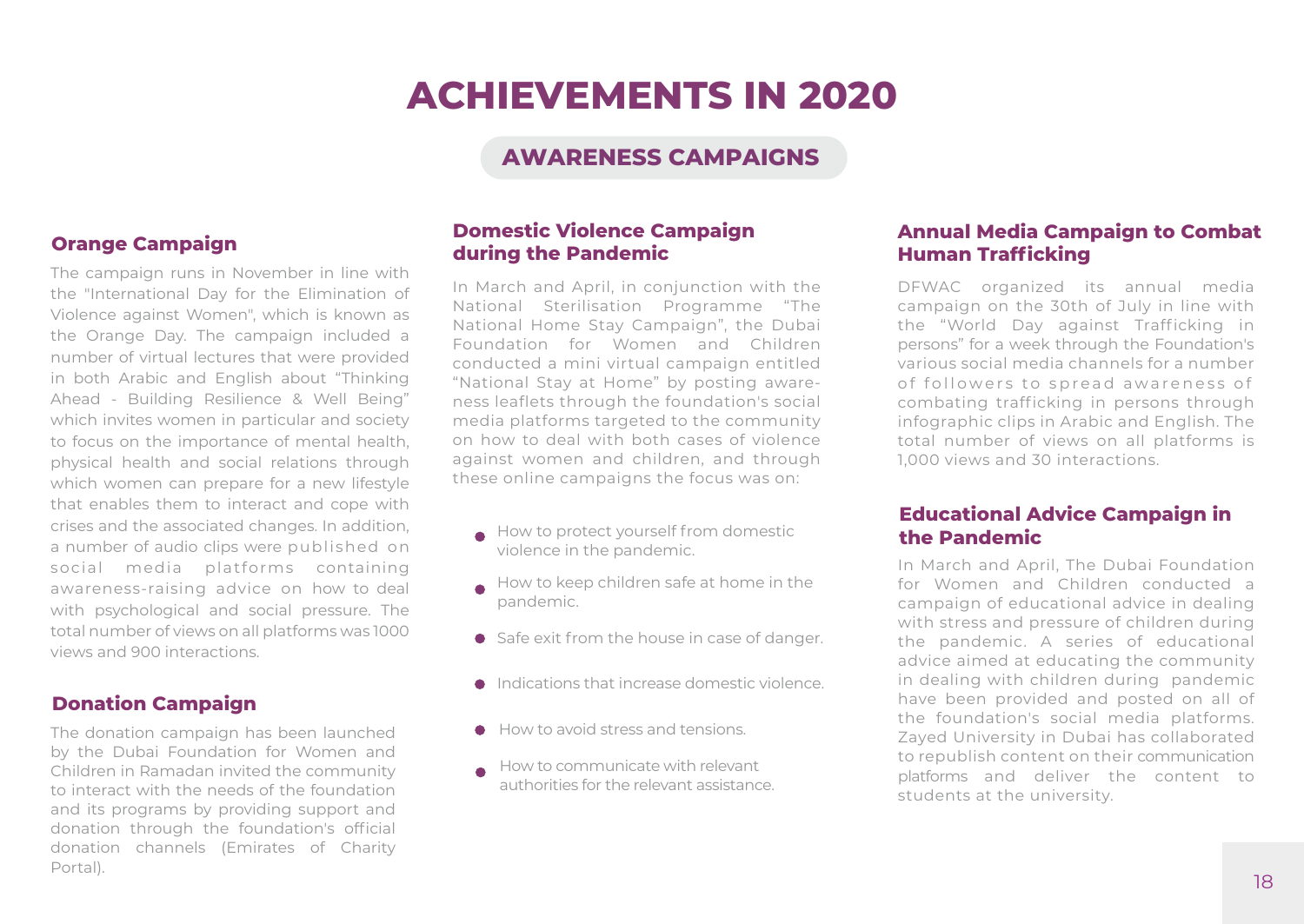### **AWARENESS EVENTS**

#### **Community Awareness lectures during the pandemic**

The Foundation has prepared virtual and awarenesslecturesforthe community to deal with the pandemic by elite of specialists in family care and child protection field.

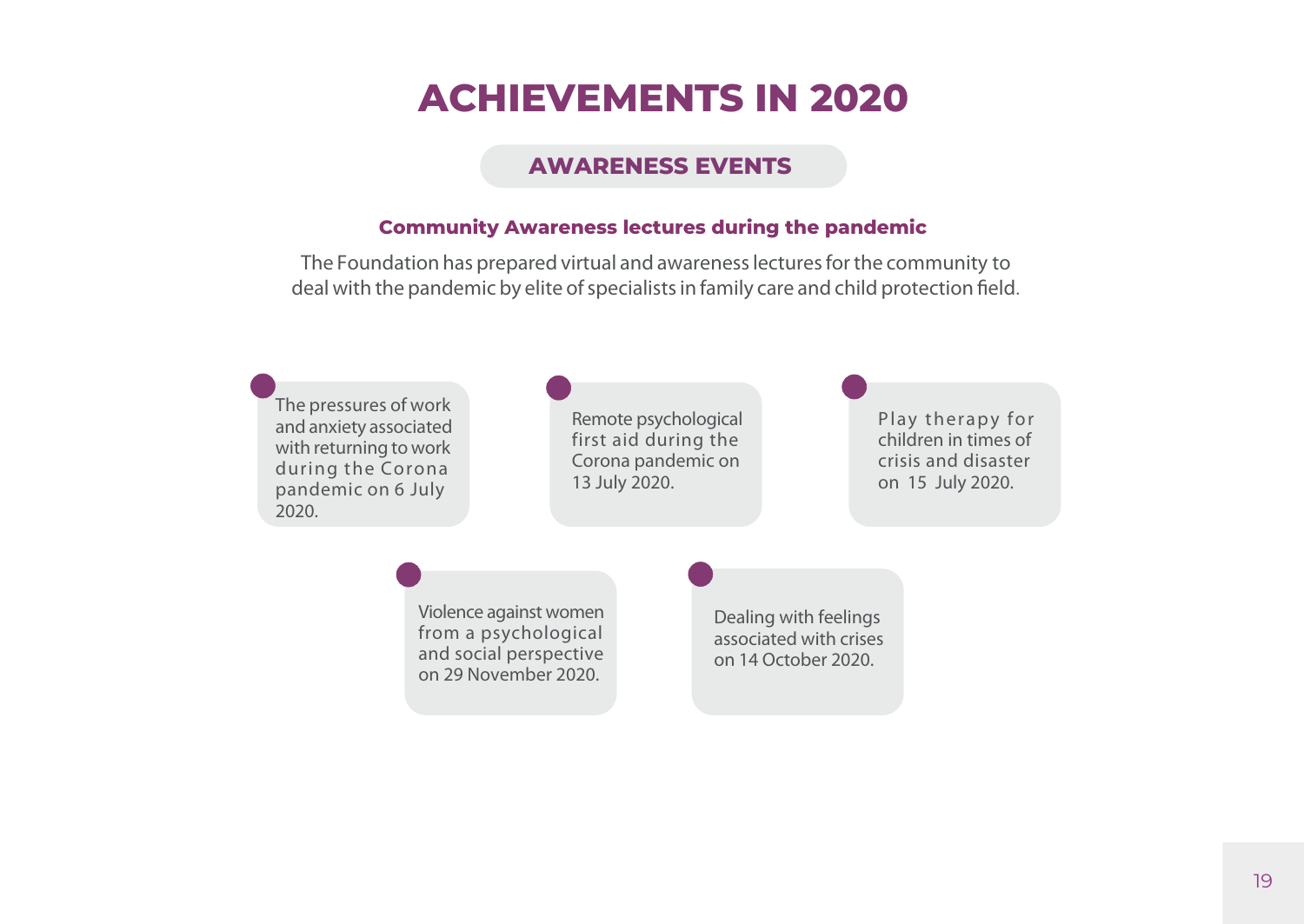### **AWARENESS PROGRAMS**

### **Most Vulnerable groups to Human Trafficking Program**

### **Zayed University**



Cooperation with Zayed University continued in delivering awareness messages to domestic workers through students, male and female workers at the university. The university agreed to send all the awareness materials (audio and printed) to female students and university workers and since it is one of the methods to reach domestic workers at homes. Digital brochures were provided for them in order to send it to (500) female students and (200) male and female workers at the university. Digital brochures and radio audio were distributed of each languages.

### **Embassy Meeting**

Dubai Foundation for Women and Children held a training for a delegation from the Embassy of Sierra Leone on October 19, 2020 in cooperation with the Ministry of Human Resources and Emiratization at the Foundation's premise in order to build the capacities of embassy members in combating human trafficking by introducing them to UAE's efforts in combating this crime, the services provided by the shelters and the most important laws that guarantee rights and the safety of the victims or the domestic workers, who may be among the most vulnerable groups to human trafficking.

### **Union Coop**



In cooperation with Union Coop, the workers in labor camps and housing were targeted with the awareness and around (155) brochures were distributed, including (100) in the English language, (50) in Urdu and (5) in the Arabic language. And at the beginning of the year, around (4) lectures were held in the labor camps in both languages English and Urdu along with awareness audio messages.

#### **Aman Shelter for Women**  مركز أمان لييواء النساء والاطفال **and Children**

Aman Center for Women and Children Shelter in Ras Al Khaimah have agreed to collaborate and contribute with the Foundation in spreading the awareness in Ras Al khaimah emirate. The center has been provided with (2000) copies of awareness brochures from different languages, and the cases inside the shelter will be given copies of the brochures to take them when they return to their countries. The center will contribute also in spreading the awareness about trafficking to all male and female workers working in different sectors in the emirate.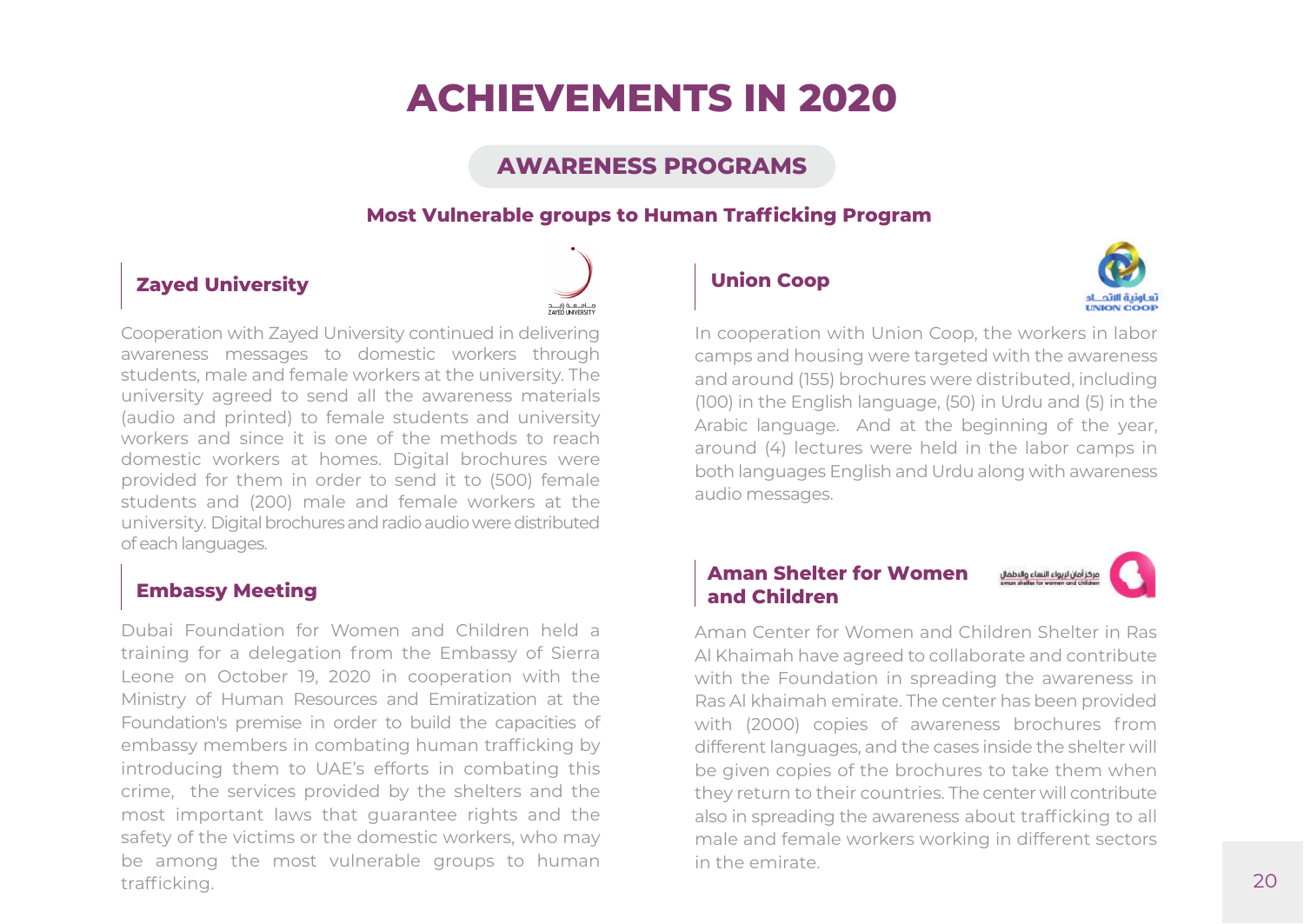### **AWARENESS PROGRAMS**

#### **Anti- bullying Program in Schools**

### **Anti- bullying Workshops in Schools**

#### **Distance Package" Initiative**

DFWAC conducted 25 workshops about bullying during 2020. There were 1250 beneficiaries from the target groups.

#### **The National Bullying Prevention Week in School Environment**

#### ● Hand in hand to Prevent Bullying in March 2020

The distance package initiative aimed to promote the values of tolerance and harmony, cultivate positive values, raise awareness among students about bullying behavior and create creative ways in community education. A package was delivered to each student containing interactive workshop supplies to be used during the virtual workshops carried out on three consecutive days.

The Foundation has participated in spreading a series of educational publications through the foundation's social media channels that focuses on the role of the family in formatting children behavioral patterns and the role of the school in providing a safe environment for students. It also highlighted the personal characteristics of bullies, the victims of bullying, and the effects of bullying behavior on the victim or on the bully himself.

#### **•** Digital wellbeing

The Foundation participated in the 4th National Prevention Week of Bullying in the school environment which was held under the patronage of Her Highness Sheikha Fatima Bint Mubarak, Chair of the General Women's Union, and President of the Supreme Council for Motherhood and Childhood and Supreme Chairwoman of the Family Development Foundation. The foundation implemented a series of virtual workshops for students in a number of public and private schools in various emirates of the country. Awareness leaflets had also been prepared and broadcast through the foundation's social media platforms aimed at raising awareness of parents about cyberbullying, and reached a total of 403 interactions.

#### International Children's Day - UAE Children's Parliament

In cooperation with the Supreme Council for Motherhood and Childhood, the Foundation participated in preparing cyberbullying videos provided by the Children of Parliament for their peers in the community. The videos were broadcast on various social media platforms in line with the International Day of the Child on the 20th of November and reached 1822 views and 784 interactions.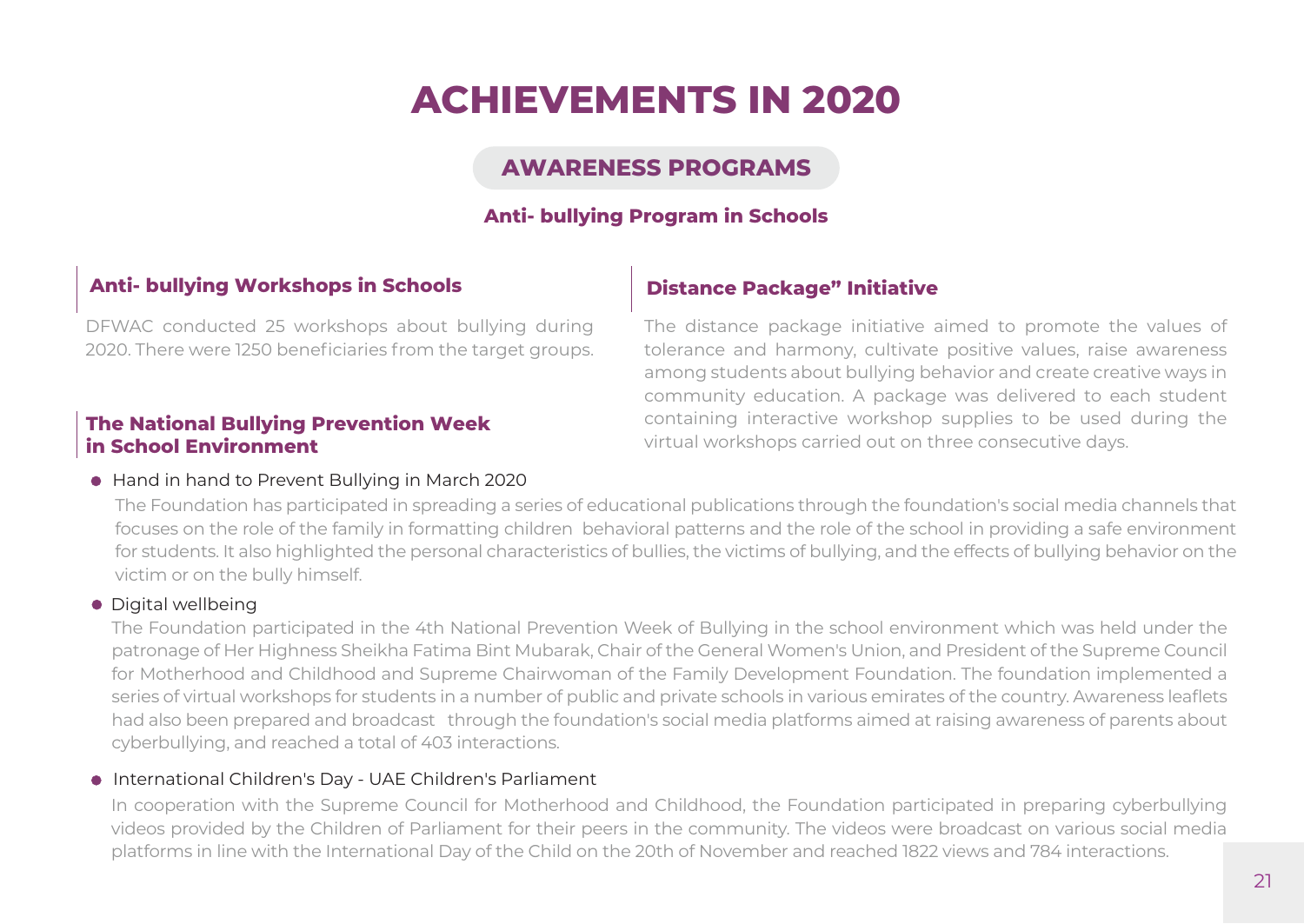### **STUDIES AND DESEARCH**

#### **Continuing to Collect Data on the Study "Awareness Level about the Crime of Human Trafficking in United Arab Emirates"**

In cooperation with the Addaera Research and Poll Center, DFWAC prepared the study at the national level aims at measuring public awareness level on the crime of Human Trafficking in UAE. The study will include all segments of society, including adult citizens and residents, from various major sectors and the most vulnerable groups to human trafficking.

#### **A special Statistical Report about Bangladesh Human Trafficking Victims**

It is a specialized report on Bengali victims of human trafficking in the UAE and it analysis the statistics from 2010-2020 and covers all characteristics aspects of the of the victims such as the age, the desired work and the educational status, since it was noticed that there is a passive increase in the numbers of Bengali victims compared to other nationalities, and most victims are young in age, and identifying the methods they use to enter the UAE that will help in addressing the issue in all its aspects and suggest recommendation to prevent this crime.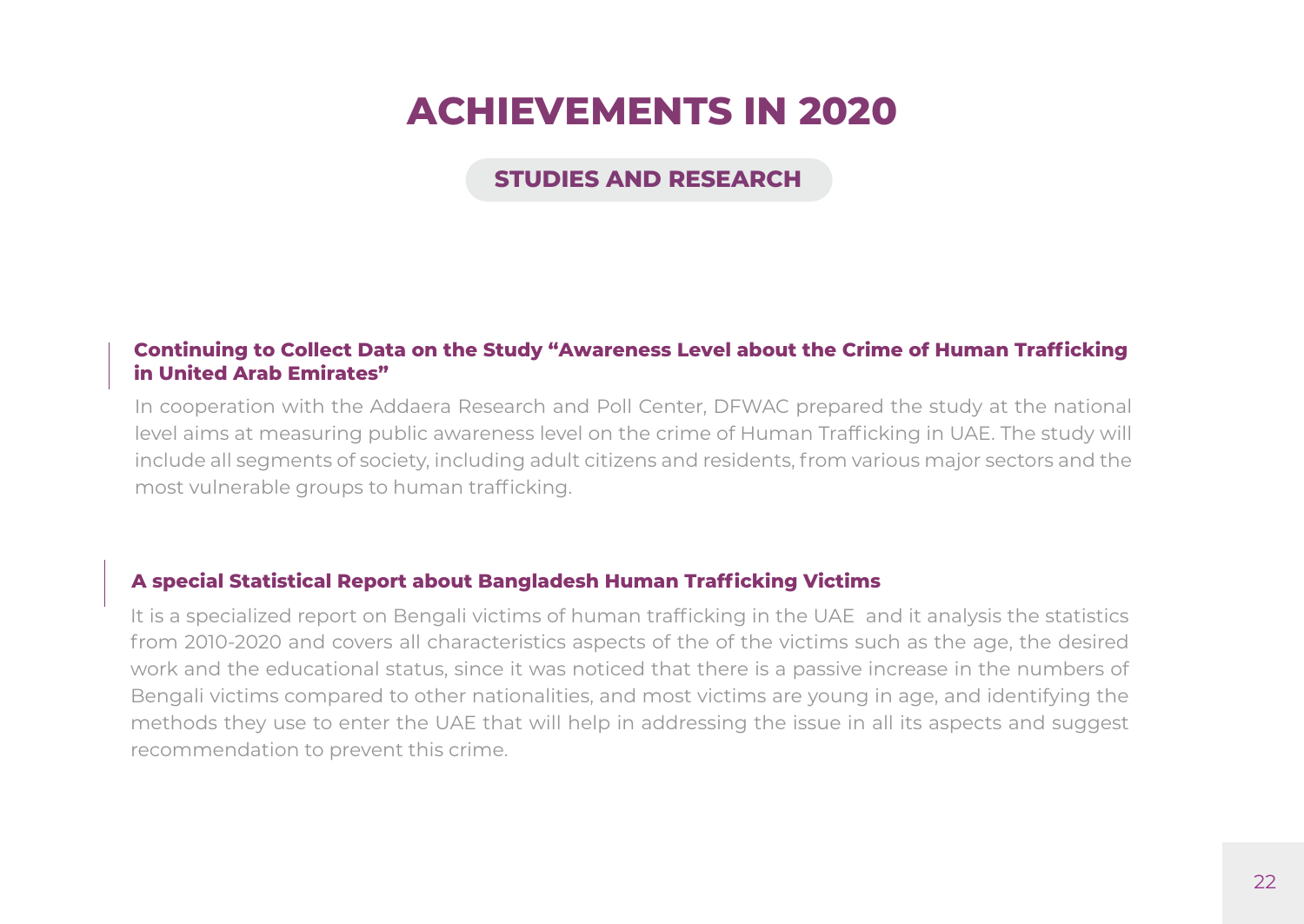### **MAINTAINING ISO CERTIFICATES**

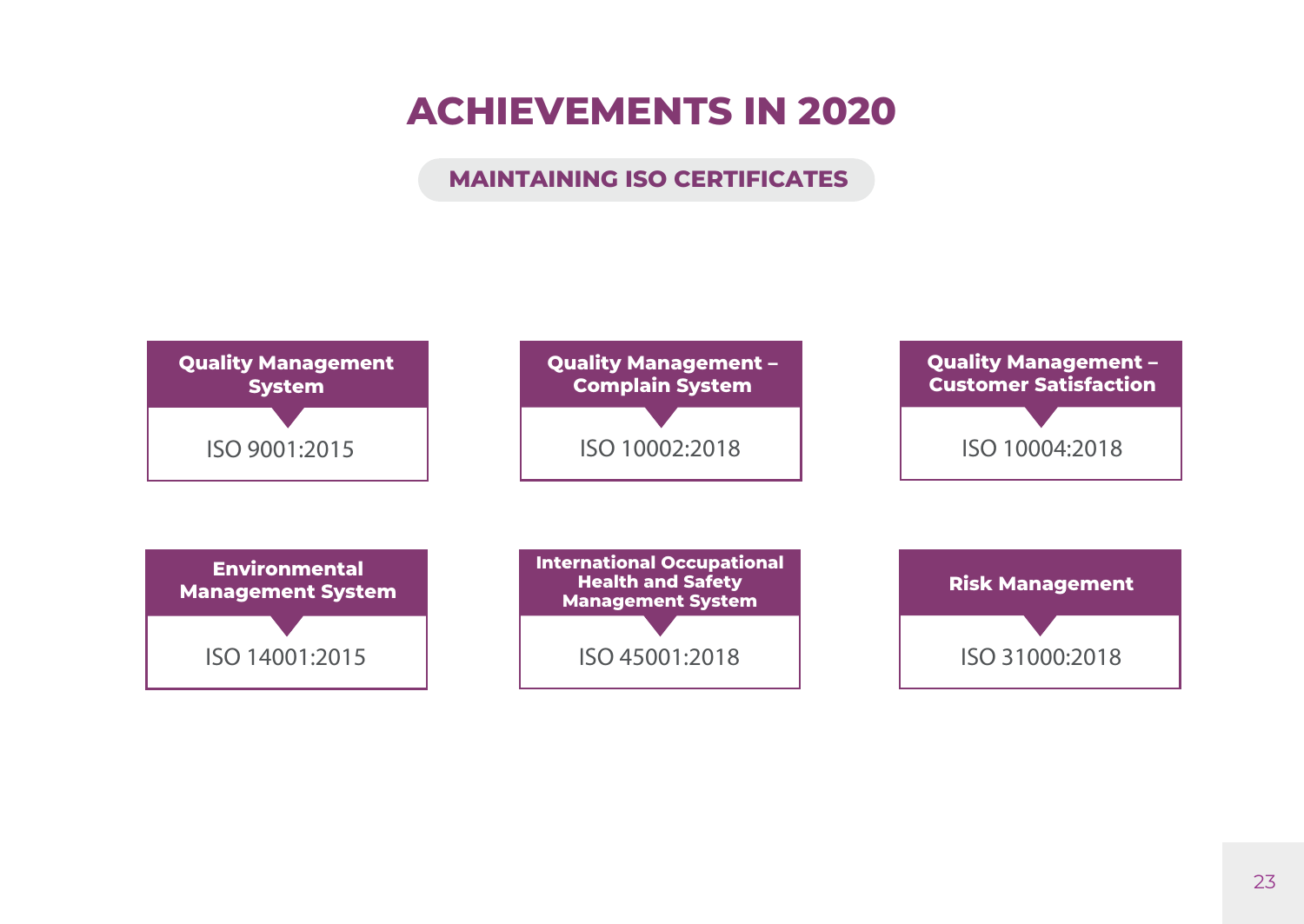### **PREVENTIVE MEASURES TO ENSURE THE HEALTH AND SAFETY OF CASES**

### **Remote Cases Safety:**

● Family Consultations Portal:

Accelerate the actual activation of the unified family counseling portal under the auspices of the Women's Union and linking the portal with the foundation cases referral system.

### **• Remote Cases Empowerment** Program: In 2020, the foundation established

Providing the cases remotely with specialized courses through accredited institutes.

#### **• Remote Litigation Room:**

a "Remote Litigation Room" to investigate and interview victims by the legal authorities.

### **Cases Safety in the Shelter:**

The foundation implemented a range of preventive measures for clients in the accommodation and the shelter including : awareness lectures about the pandemic, and modified the requirements of organizing events, as well as allocating an accommodation for isolating and quarantining the new cases to ensure the safety of all victims.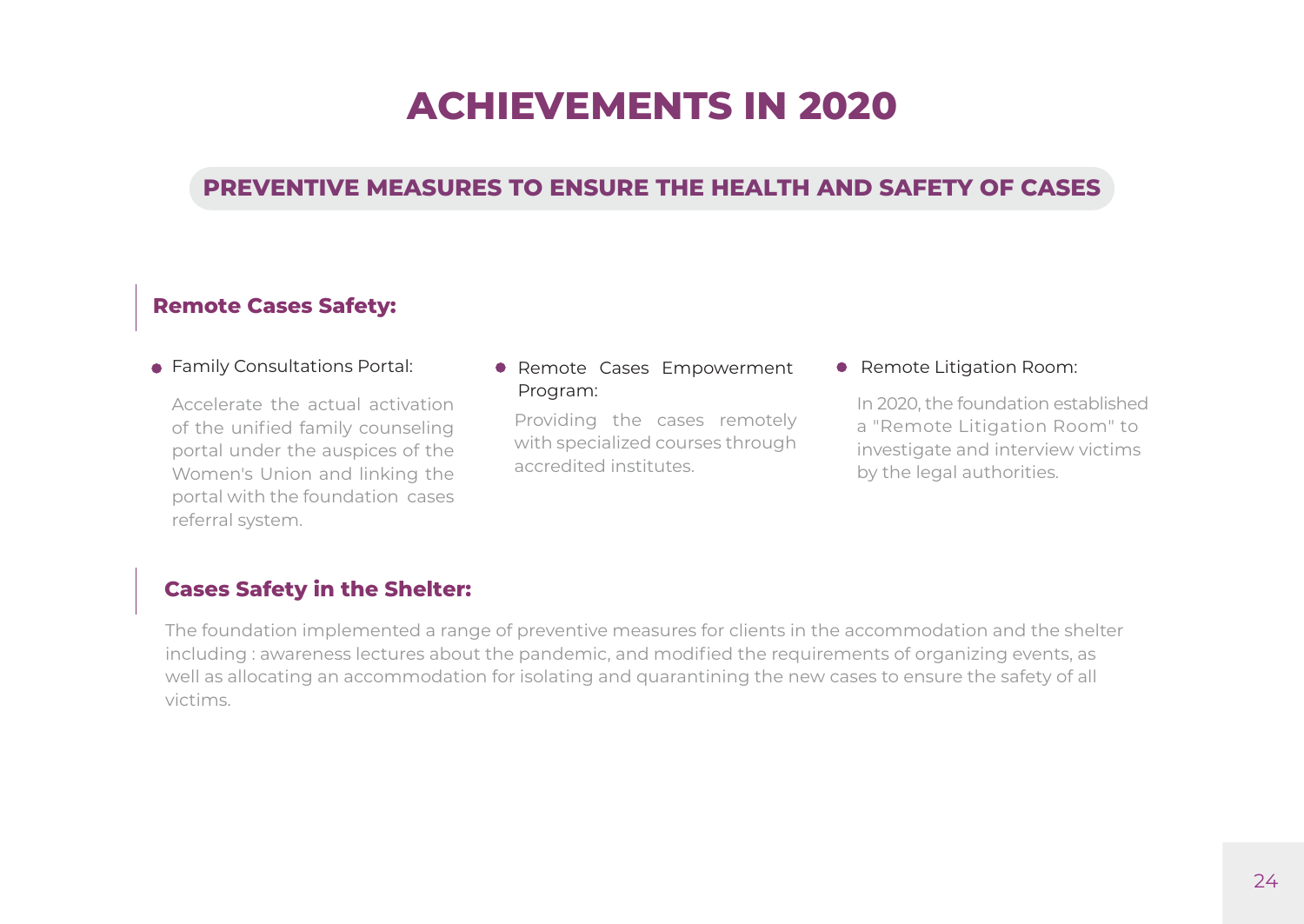# **AGREEMENTS AND PARTNERSHIPS**

**Strategic Partnerships during 2020 (Agreements and Memorandums of understanding)**





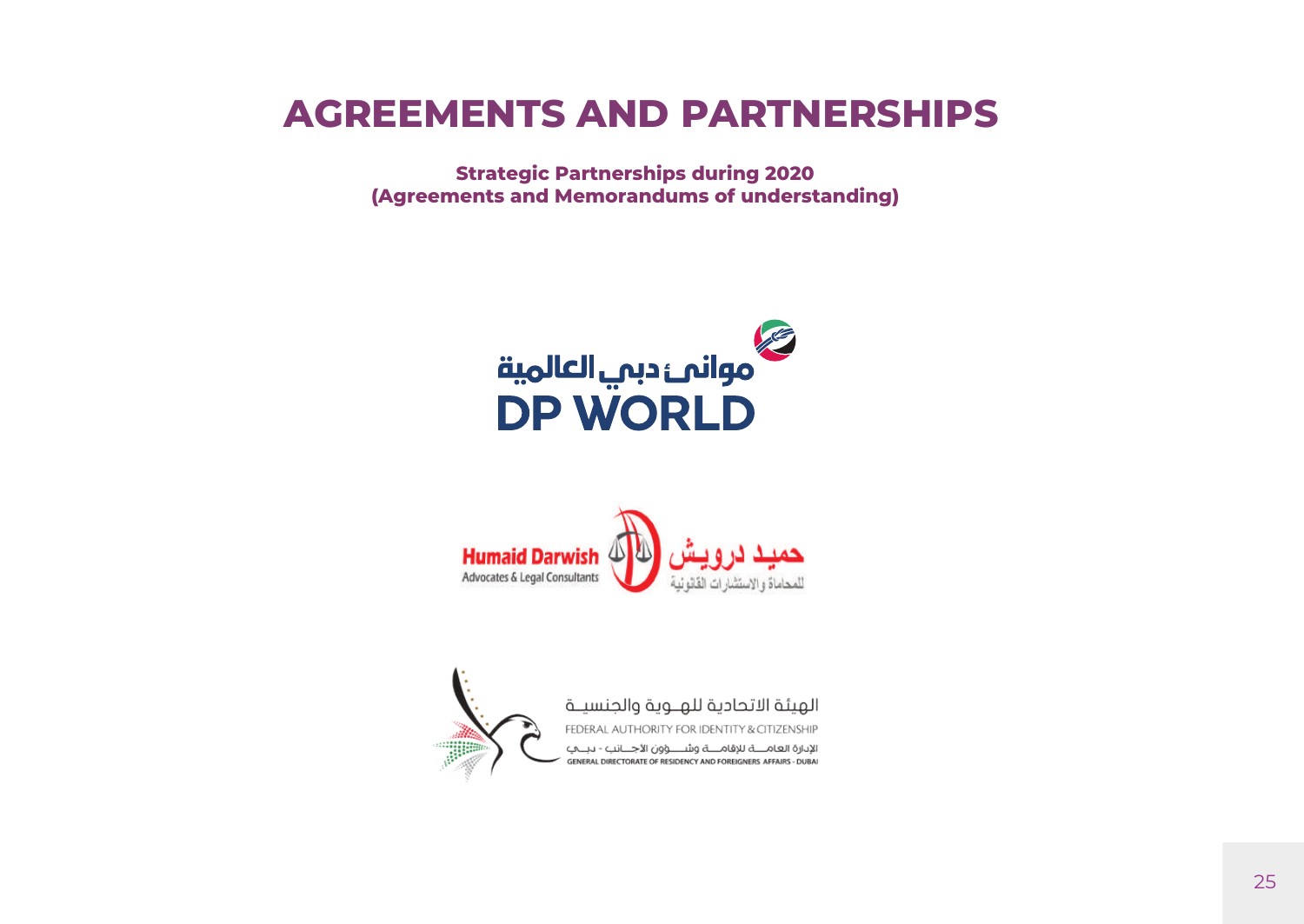# **SUPPORTERS OF 2020**